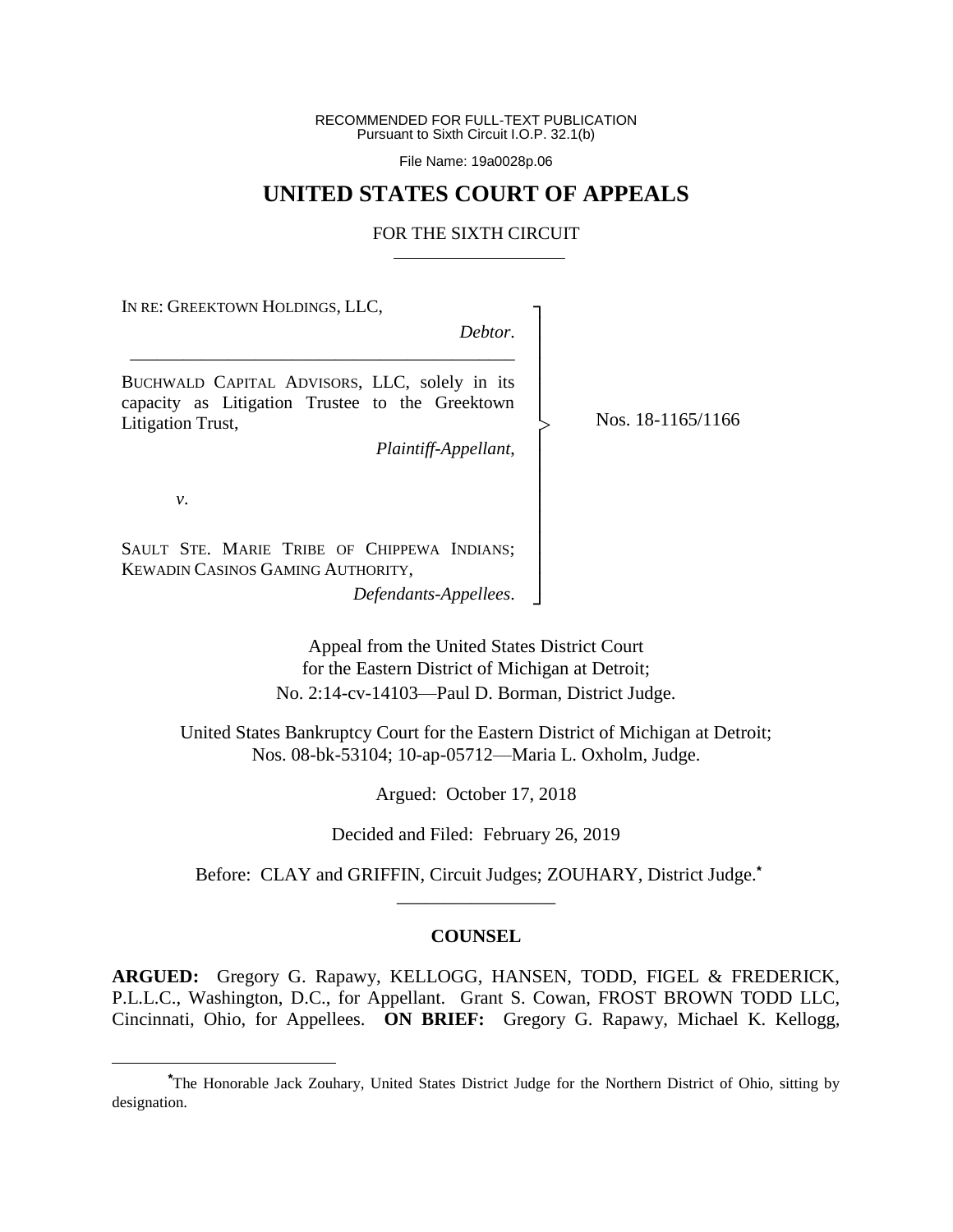CLAY, J., delivered the opinion of the court in which GRIFFIN, J., joined. ZOUHARY, D.J. (pp. 22–27), delivered a separate dissenting opinion.

# **OPINION** \_\_\_\_\_\_\_\_\_\_\_\_\_\_\_\_\_

\_\_\_\_\_\_\_\_\_\_\_\_\_\_\_\_\_

CLAY, Circuit Judge. Plaintiff Buchwald Capital Advisors, LLC, in its capacity as litigation trustee for the Greektown Litigation Trust, appeals the district court's January 23, 2018 order affirming the bankruptcy court's dismissal of Plaintiff's complaint on the basis of tribal sovereign immunity. Plaintiff's complaint seeks avoidance and recovery of allegedly fraudulent transfers made to Defendants Sault Ste. Marie Tribe of Chippewa Indians and Kewadin Casinos Gaming Authority pursuant to the Bankruptcy Code of 1978, 11 U.S.C. §§ 544, 550. For the reasons set forth below, we **AFFIRM** the district court's dismissal.

#### **BACKGROUND**

#### **Factual Background**

This case arises out of the bankruptcy of Detroit's Greektown Casino (the "Casino") and several related corporate entities (collectively, the "Debtors"). Under the ownership and management of Defendant Sault Ste. Marie Tribe of Chippewa Indians and its political subdivision Defendant Kewadin Casinos Gaming Authority (collectively, the "Tribe"), the Casino opened in November 2000 and filed for bankruptcy in May 2008.

From the outset, the Tribe was under serious financial strain due to two obligations incurred in connection with the Casino. In 2000, the Tribe entered into an agreement with Monroe Partners, LLC ("Monroe") to pay \$265 million in exchange for Monroe's 50% ownership interest in the Casino, giving the Tribe a 100% ownership interest in the Casino. And in 2002, the Tribe entered into an agreement with the City of Detroit to pay an estimated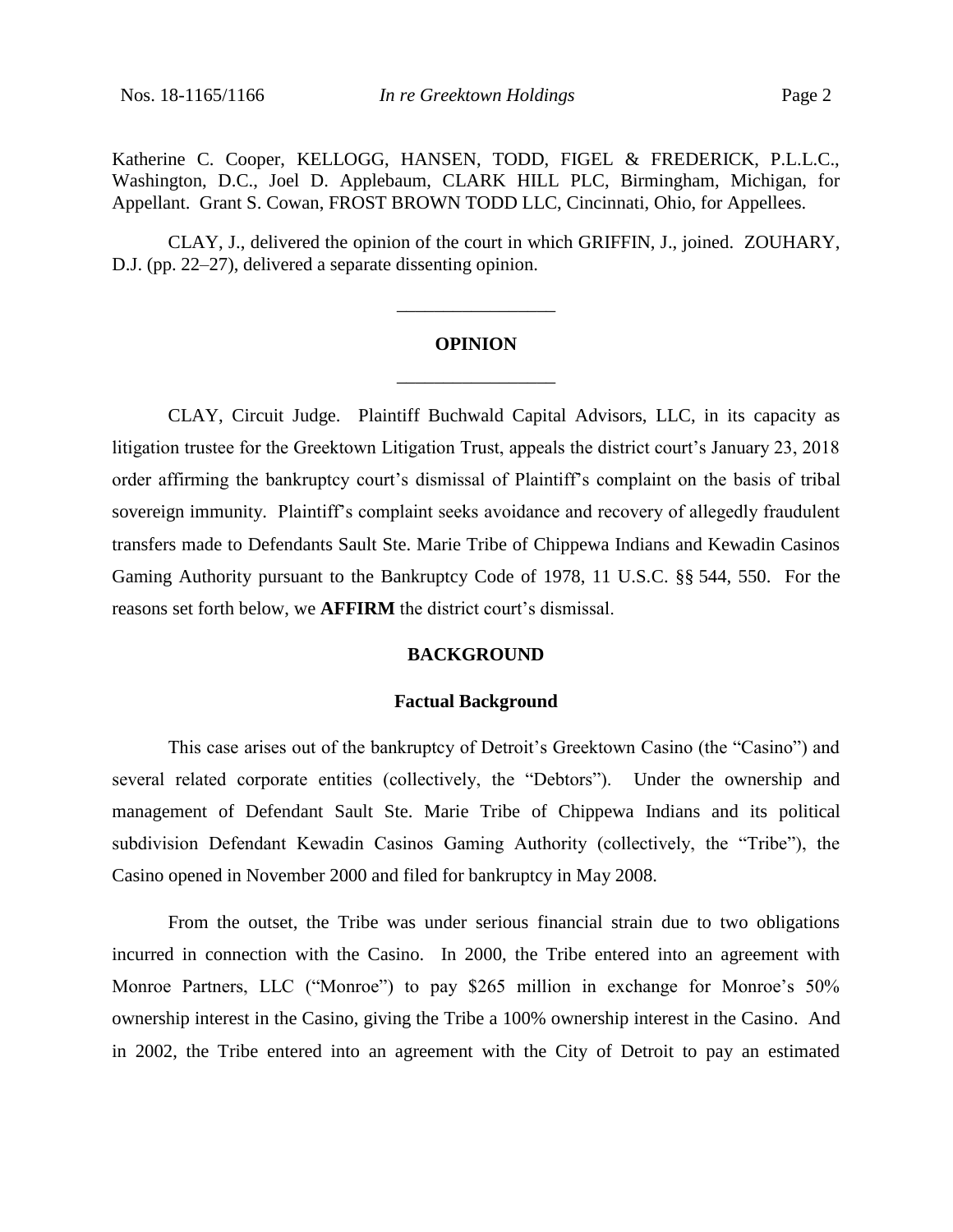\$200 million to build a hotel and other facilities at the Casino in exchange for a continued gaming license from the Michigan Gaming Control Board ("MGCB").

In 2005, the Tribe restructured the Casino's ownership to alleviate this strain. The Tribe created a new entity, Greektown Holdings, LLC ("Holdings"), which became the owner of the Casino, while several pre-existing entities—all owned by the Tribe—became the owners of Holdings. This allowed the Tribe to refinance its existing debt, and allowed the intermediate entities to take on new debt, all to raise capital so that the Tribe could meet its financial obligations. Holdings, for example, took on \$375 million of debt in various forms shortly after the restructuring.

The restructuring was subject to, and received, the approval of the MGCB. However, the MGCB conditioned its approval on the Tribe's adherence to strict financial covenants and other conditions. If those covenants and conditions were not satisfied, the MGCB could force the Tribe to sell its ownership interest in the Casino, or place the Casino into conservatorship.

On December 2, 2005, Holdings transferred approximately \$177 million to several different entities. At least \$145.5 million went to the original owners of Monroe—Dimitrios and Viola Papas, and Ted and Maria Gatzaros. At least \$9.5 million went to other entities for the benefit of Dimitrios and Viola Papas, and Ted and Maria Gatzaros. And at least \$6 million went to the Tribe.

Over the next three years, the Tribe attempted to raise additional capital to fully meet its financial obligations. However, by April 2008, the strain of these obligations had proved too much to bear, and the Tribe was in danger of losing both its ownership interest in the Casino through failure to comply with the MGCB's restructuring conditions—and the Casino's gaming license—through failure to comply with the City of Detroit's development requirements. Accordingly, on May 29, 2008, the Debtors, including Holdings, the Casino, and other related corporate entities, filed voluntary petitions for Chapter 11 bankruptcy.**<sup>1</sup>**

**<sup>1</sup>**Both the bankruptcy and district courts assumed, for the purposes of considering the Tribe's motion to dismiss the Trustee's complaint on the basis of tribal sovereign immunity, that the Tribe exerted complete dominion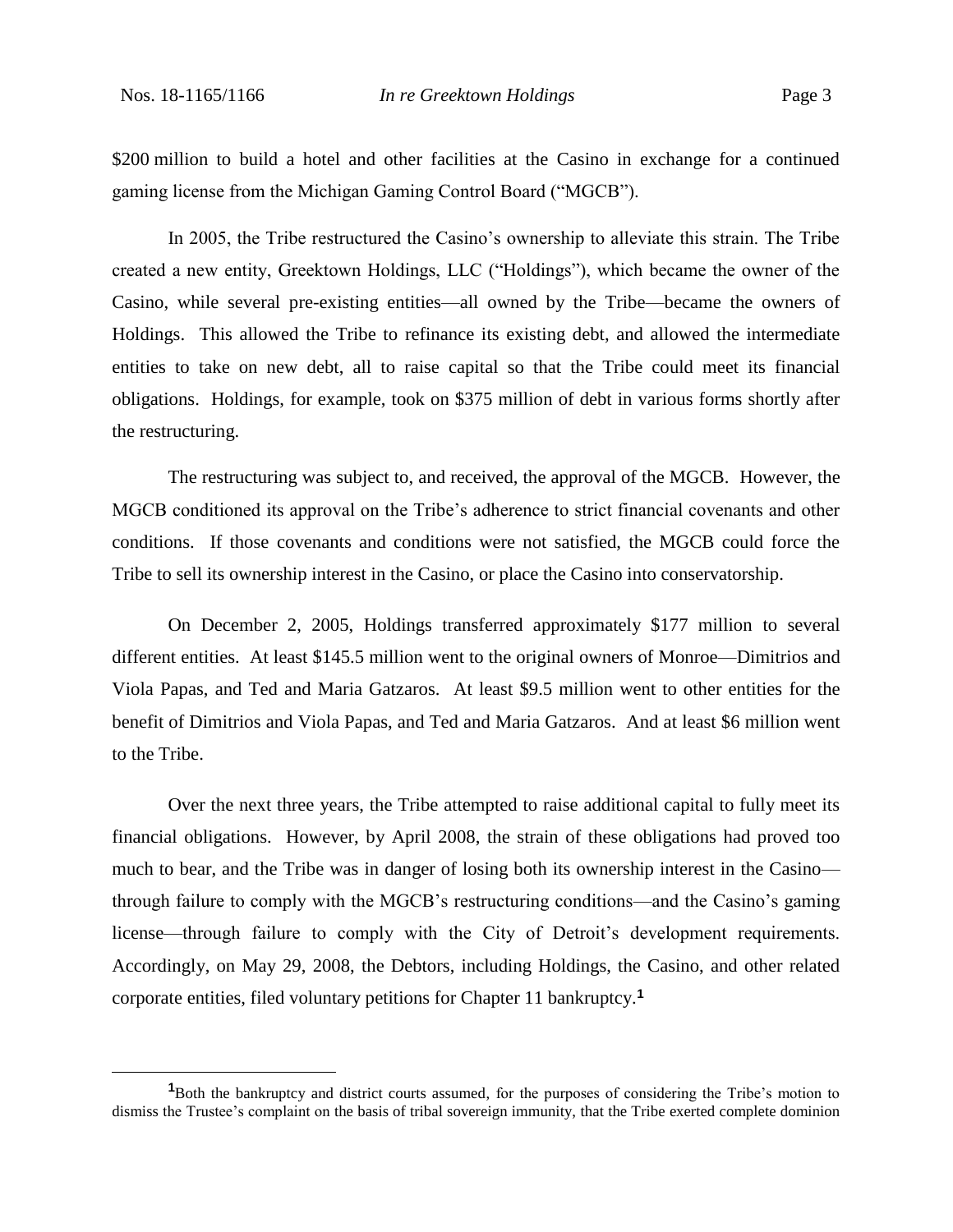Under the Debtors' plan of reorganization, the Greektown Litigation Trust (the "Trust") was created to pursue claims belonging to the Debtors' estate for the benefit of unsecured creditors. Plaintiff Buchwald Capital Advisors, LLC (the "Trustee") was appointed as the Trust's litigation trustee, and in that capacity, the Trustee brought the instant case.

#### **Procedural History**

On May 28, 2010, the Trustee filed a complaint in the United States Bankruptcy Court for the Eastern District of Michigan. The Trustee's complaint alleges that, on December 2, 2005, Holdings fraudulently transferred \$177 million to or for the benefit of the Tribe, and seeks avoidance and recovery of that amount pursuant to the Bankruptcy Code of 1978, 11 U.S.C. §§ 544, 550. The Tribe then filed a motion to dismiss the complaint on the grounds that the Tribe possessed tribal sovereign immunity from the Trustee's claims. The Trustee responded that that the Tribe did not possess tribal sovereignty (1) because Congress abrogated tribal sovereign immunity in the Bankruptcy Code of 1978, 11 U.S.C. §§ 106, 101(27), and (2) because the Tribe waived tribal sovereign immunity by actually or effectively filing the Debtors' bankruptcy petitions.<sup>2</sup> By stipulation of the parties, the bankruptcy court bifurcated the Tribe's motion—it would first decide whether Congress had abrogated the Tribe's immunity and then, if necessary, whether the Tribe had waived its immunity.

Regarding abrogation, the bankruptcy court denied the Tribe's motion to dismiss, holding that Congress had expressed its "clear, unequivocal, and unambiguous intent to abrogate tribal sovereign immunity" in 11 U.S.C. §§ 106, 101(27). (RE 1, Bankruptcy Court Opinion, No. 14 cv-14103, PageID # 43.) The Tribe appealed to the district court, which reversed, holding that Congress had not "clearly, unequivocally, unmistakably, and without ambiguity abrogate[d] tribal sovereign immunity" in 11 U.S.C. §§ 106, 101(27). (RE 5, District Court Opinion, PageID

and control over the Debtors such that the Tribe actually or effectively filed the Debtors' bankruptcy petitions. We do so as well.

**<sup>2</sup>**The Tribe's governing Tribal Code waives tribal sovereign immunity only "in accordance with [Code Sections] 44.105 or 44.108." (RE 5, Tribal Code, PageID # 307.) Section 44.105 requires a "resolution of the Board of Directors expressly waiving the sovereign immunity of the Tribe" with respect to specific claims. (*Id.*) And Section 44.108, at the relevant time, waived sovereign immunity with respect to all claims arising from written contracts that involve "a proprietary function" of the Tribe. (*Id.* at PageID # 308–10.) Except as otherwise indicated, record citations refer to the record in district court action No. 16-cv-13643.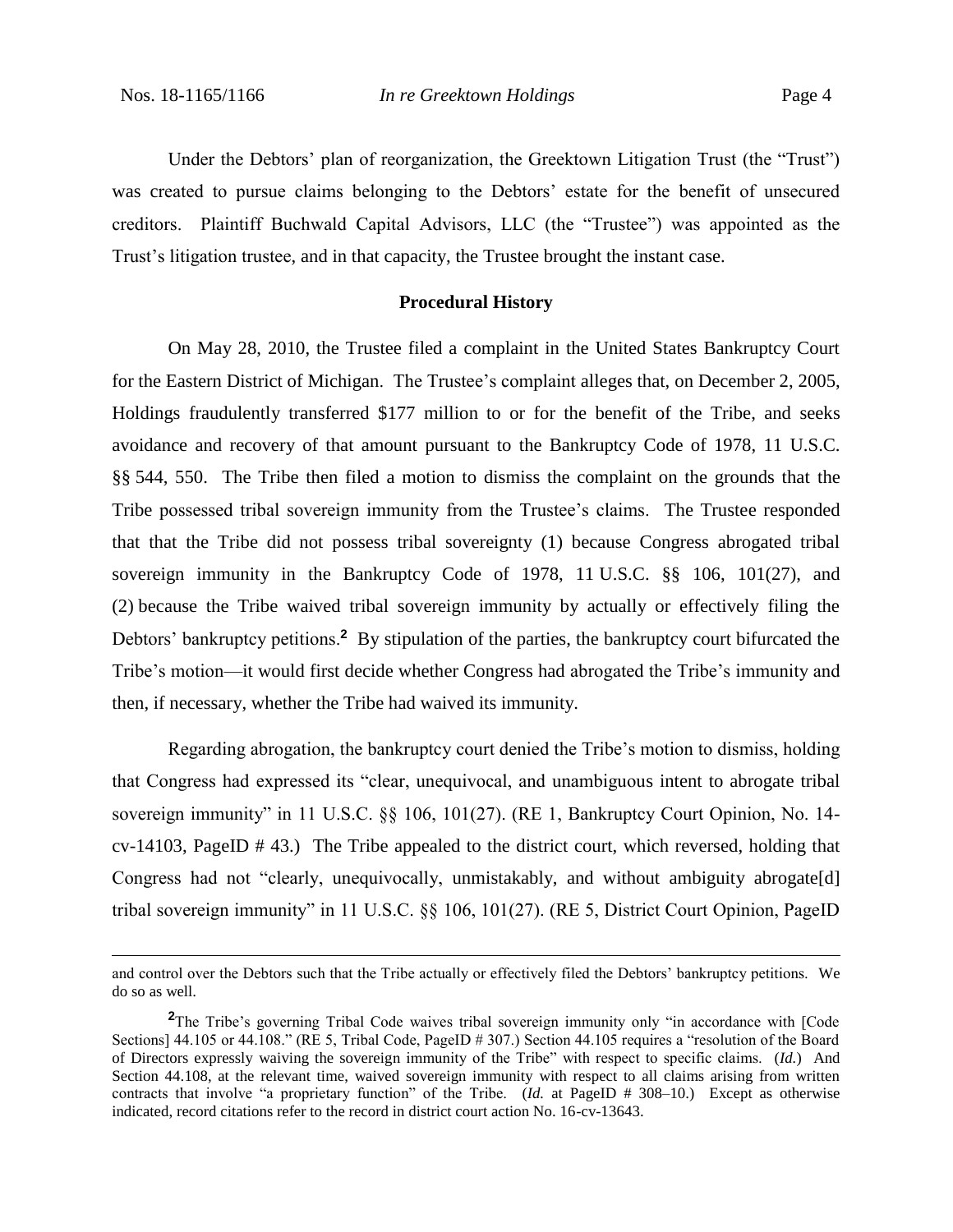# 203.) The district court accordingly remanded the case to the bankruptcy court to decide whether the Tribe had waived its immunity.

Regarding waiver, and in light of the district court's holding on abrogation, the bankruptcy court granted the Tribe's motion to dismiss, holding (1) that the Tribe's litigation conduct "was insufficient to waive [tribal] sovereign immunity" since tribal law required an express board resolution, (2) that waiver of tribal sovereign immunity could not be "implied" through the litigation conduct of a tribe's alter ego or agent, and (3) that even if both of the above were possible, filing a bankruptcy petition does not waive tribal sovereign immunity "as to an adversary proceeding subsequently filed" against the tribe. (*Id.*, Bankruptcy Court Opinion, at PageID #449, 464, 456.) The Trustee appealed to the district court which affirmed, similarly holding that no waiver of the Tribe's sovereign immunity could occur "in the absence of a board resolution expressly waiving immunity," and that the Trustee's "novel theory of implied waiver" through the "imputed" conduct of an alter ego or agent was foreclosed by binding precedent. (*Id.*, District Court Opinion, at PageID # 730, 744, 737.)

This appeal, regarding both abrogation and waiver, followed.

### **DISCUSSION**

#### **I. Standard of Review**

On appeal from a district court's review of a bankruptcy court's order, we review the bankruptcy court's order directly rather than the intermediate decision of the district court. *In re McKenzie*, 716 F.3d 404, 411 (6th Cir. 2013). We review questions of subject matter jurisdiction, including sovereign immunity, *de novo*. *DRFP, LLC v. Republica Bolivariana de Venezuela*, 622 F.3d 513, 515 (6th Cir. 2010).

#### **II. Analysis**

#### **A. Abrogation of Tribal Sovereign Immunity**

Indian tribes have long been recognized as "separate sovereigns pre-existing the Constitution." *Michigan v. Bay Mills Indian Cmty.*, 572 U.S. 782, 788 (2014) (quoting *Santa Clara Pueblo v. Martinez*, 436 U.S. 49, 56 (1978)). As such, they possess the "common-law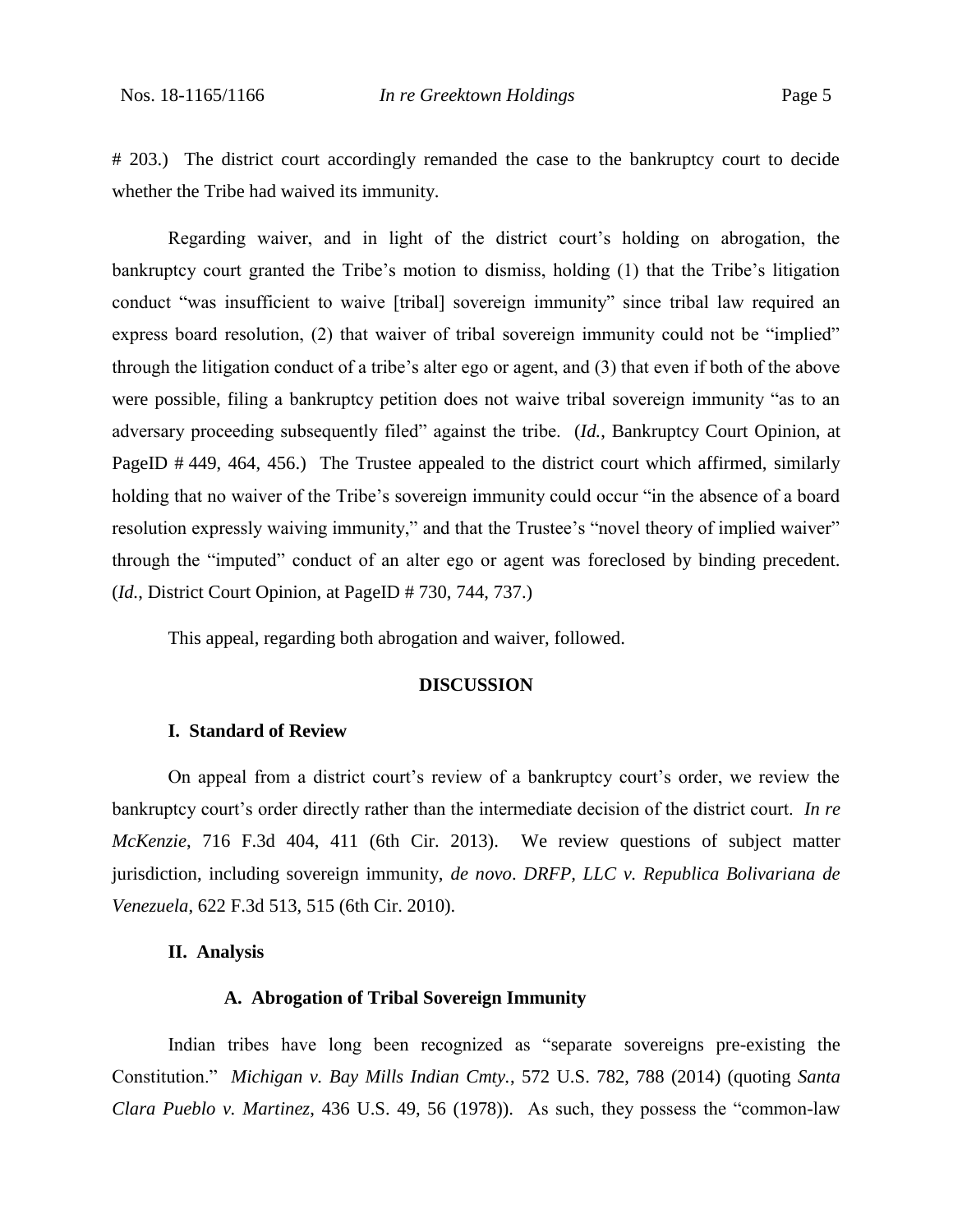immunity from suit traditionally enjoyed by sovereign powers." *Id.* (quoting *Santa Clara Pueblo*, 436 U.S. at 58). Yet this immunity is not without limit. Because Indian tribes are subject to Congress' plenary authority, Congress can abrogate tribal sovereign immunity "as and to the extent it wishes." *Id.* at 803–04. To do so, Congress must "unequivocally" express that purpose. *Id.* at 790 (quoting *Santa Clara Pueblo*, 436 U.S. at 58). "The baseline position [however], [the Supreme Court] [has] often held, is tribal immunity . . . ." *Id.* Thus, Indian tribes possess this "core aspect[] of sovereignty" unless and until Congress "unequivocally" expresses a contrary intent. *Id.* at 788, 790.

At issue in this case is whether Congress unequivocally expressed such an intent in the Bankruptcy Code of 1978, 11 U.S.C. §§ 106, 101(27). Section 106 provides, in relevant part, that "[n]ot withstanding an assertion of sovereign immunity, sovereign immunity is abrogated as to a *governmental unit* to the extent set forth in this section with respect to . . . Sections . . . 544 . . . [and] 550 . . . of [the Bankruptcy Code]." (emphasis added). Section 101(27) then provides that:

[t]he term 'governmental unit' means United States; State; Commonwealth; District; Territory; municipality; foreign state; department, agency, or instrumentality of the United States (but not a United States trustee while serving as a trustee in a case under this title), a State, a Commonwealth, a District, a Territory, a municipality, or a foreign state; or *other foreign or domestic government.*

(emphasis added). The Trustee asserts that, read together, these sections constitute an unequivocal expression of congressional intent to abrogate tribal sovereign immunity. The Tribe asserts that that they do not.

In resolving this dispute, a useful place to start is Congress' knowledge and practice regarding the abrogation of tribal sovereign immunity in 1978. As *Bay Mills* and *Santa Clara Pueblo* indicate, an unequivocal expression of congressional intent is as much the requirement today as it was then. In fact, the Supreme Court decided *Santa Clara Pueblo* just six months before Congress enacted the Bankruptcy Code. Given this timing—and the fact that the Court in *Santa Clara Pueblo* simply reaffirmed a requirement already in existence, *see United States v. King*, 395 U.S. 1, 4 (1969)—the normal assumption that Congress was aware of this requirement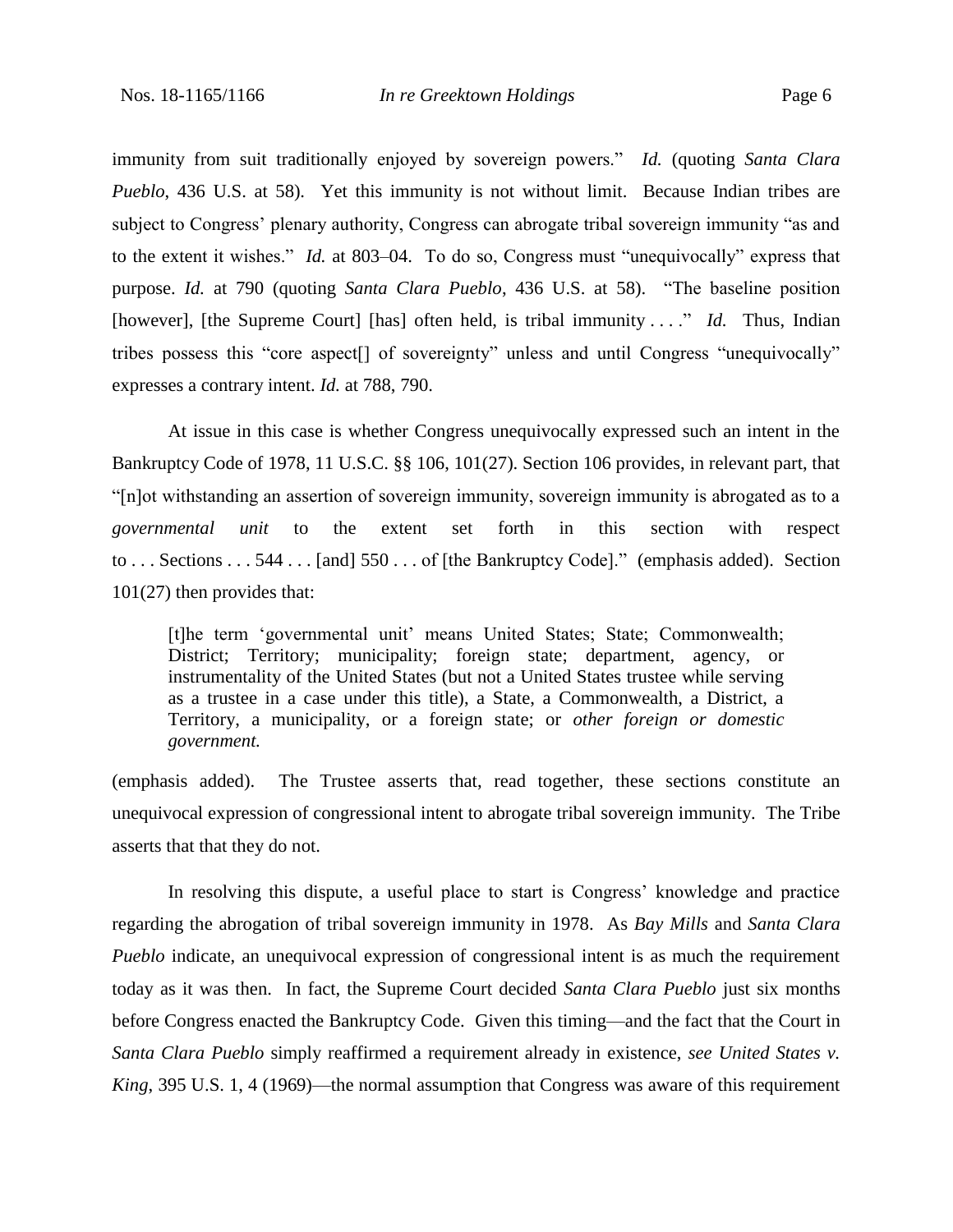when enacting the Bankruptcy Code is well-grounded. *See Merck & Co. v. Reynolds*, 559 U.S. 633, 648 (2010) ("We normally assume that, when Congress enacts statutes, it is aware of relevant judicial precedent.").

We also need not hypothesize whether Congress understood the meaning of "unequivocal," as Congress kindly demonstrated as much in the years immediately preceding its enactment of the Bankruptcy Code. *See, e.g.*, Resource Conservation and Recovery Act of 1976, 42 U.S.C. §§ 6972(a)(1)(A), 6903(13), 6903(15) (authorizing suits against an "Indian tribe"); Safe Water Drinking Act of 1974, 42 U.S.C. §§ 300j-9(i)(2)(A), 300f(10), 300f(12) (authorizing suits against an "Indian tribe").**<sup>3</sup>** The language used by Congress in these statutes accords with the Supreme Court's clear admonition that "[t]he term 'unequivocal,' taken by itself," means "admits no doubt." *Addington v. Texas*, 441 U.S. 418, 432 (1979) (citing Webster's Third New International Dictionary (1961)). Taken in the context of tribal sovereign immunity—where an "eminently sound and vital canon" dictates that any doubt is to be resolved in favor of Indian tribes, *Bryan v. Itasca Cty., Minn.*, 426 U.S. 373, 392 (1976)—that definition must be read literally. In order to abrogate tribal sovereign immunity, Congress must leave *no doubt* about its intent.

Ostensibly evidence enough that Congress *has* left doubt about its intent in 11 U.S.C. §§ 106 101(27), this issue "has been analyzed by a handful of courts, leading to two irreconcilable conclusions." *In re Greektown Holdings, LLC*, 532 B.R. 680, 686–87 (Bankr. E.D. Mich. 2015). On one side, the Ninth Circuit held in *Krystal Energy Co. v. Navajo Nation*  that Congress *did* unequivocally express an intent to abrogate tribal sovereign immunity in

**<sup>3</sup>**At times, Congress also unequivocally—though unnecessarily—expressed its *lack* of intent to abrogate tribal sovereign immunity. *See, e.g.*, Indian Self-Determination and Education Assistance Act of 1975, 25 U.S.C. § 5332 ("Nothing in this chapter shall be construed as . . . impairing the sovereign immunity from suit enjoyed by an Indian tribe . . . ."). We normally assume congressional awareness of such relevant statutory precedent as well. *See Goodyear Atomic Corp.*, 486 U.S. 174, 184–85 (1988). Moreover, both of these practices also continued long after the enactment of the Bankruptcy Code. *See, e.g.*, Fair Debt Collection Procedures Act of 1990, 28 U.S.C. §§ 3104, 3250, 3002(7), 3002(10) (authorizing suits against an "Indian tribe"); USA PATRIOT Improvement and Reauthorization Act of 2005, 18 U.S.C. § 2346 ("Nothing in this chapter shall be deemed to abrogate or constitute a waiver of any sovereign immunity of . . . an Indian tribe . . . .").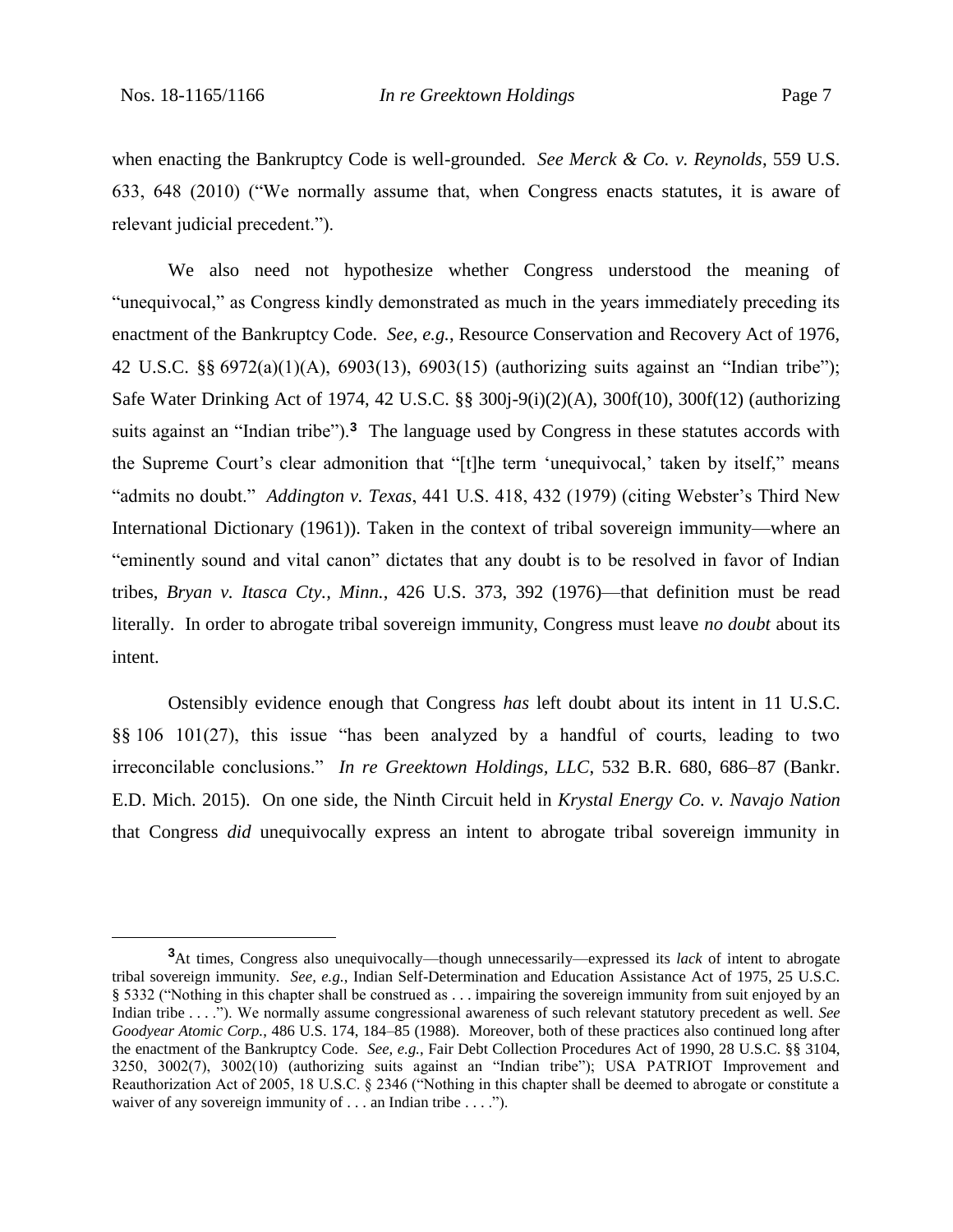11 U.S.C. §§ 106, 101(27). *See* 357 F.3d 1055, 1061 (9th Cir. 2004).**<sup>4</sup>** On the other, the Seventh Circuit held in *Meyers v. Oneida Tribe of Indians of Wisc.* that Congress *did not* unequivocally express such an intent in a statute with functionally equivalent language, and in doing so noted the applicability of its reasoning to 11 U.S.C. §§ 106, 101(27). *See* 836 F.3d 818, 827 (7th Cir. 2016). **<sup>5</sup>** Unsurprisingly, the arguments made by the Trustee and the Tribe here largely track the reasoning used in these cases. Thus, we turn there next.

In *Krystal Energy*, the court began with the fact that Indian tribes fall within the plain meaning of the terms "domestic" and "government," and have been repeatedly referred to by the Supreme Court as "domestic dependent nations." 357 F.3d at 1057 (citation omitted). The court reasoned that Indian tribes are accordingly "simply a specific member of the group of domestic governments[] the immunity of which Congress intended to abrogate" when it used the phrase "other foreign or domestic government" in 11 U.S.C. § 101(27). *Id.* at 1058. Analogizing to state sovereign immunity, the court pointed out that "Congress clearly does not have to list all of the specific states, beginning with Alabama and ending with Wyoming;" rather it can instead just abrogate the immunity of "all states." *Id.* at 1059. Thus, the court concluded that by using the phrase "other foreign or domestic government," Congress effected a "generic abrogation" of sovereign immunity that unequivocally encompassed tribal sovereign immunity, "like that of all individual domestic governments." *Id.*

In support of its holding, the court in *Krystal Energy* also noted that it could find "no other statute in which Congress effected a generic abrogation of sovereign immunity and because of which a court was faced with the question of whether such generic abrogation in turn effected specific abrogation of the immunity of a member of the general class." *Id.* However, the

**<sup>4</sup>**Several bankruptcy courts, using similar reasoning, have agreed. *See, e.g.*, *In re Platinum Oil Props., LLC*, 465 B.R. 621, 643 (Bankr. D.N.M. 2011); *In re Russell*, 293 B.R. 34, 44 (Bankr. D. Ariz. 2003); *In re Vianese*, 195 B.R. 572, 576 (Bankr. N.D.N.Y. 1995); *In re Sandmar Corp.*, 12 B.R. 910, 916 (Bankr. D.N.M. 1981).

**<sup>5</sup>**Several district courts, bankruptcy appellate panels, and bankruptcy courts, using similar reasoning, have agreed. *See, e.g.*, *In re Whitaker*, 474 B.R. 687, 695 (B.A.P. 8th Cir. 2012); *In re Money Ctrs. of Am., Inc.*, No. 17- 318-RGA, 2018 WL 1535464, at \*3 (D. Del. Mar. 29, 2018); *In re Greektown Holdings, LLC*, 532 B.R. 680 (E.D. Mich. 2015); *In re Star Grp. Commc'ns, Inc.*, 568 B.R. 616 (Bankr. D.N.J. 2016); *In re Nat'l Cattle Cong.*, 247 B.R. 259, 267 (Bankr. N.D. Iowa 2000); *see also In re Mayes*, 294 B.R. 145, 148 n.10 (B.A.P. 10th Cir. 2003) (noting that 11 U.S.C. §§ 106 and 101(27) "probably" do not abrogate tribal sovereign immunity).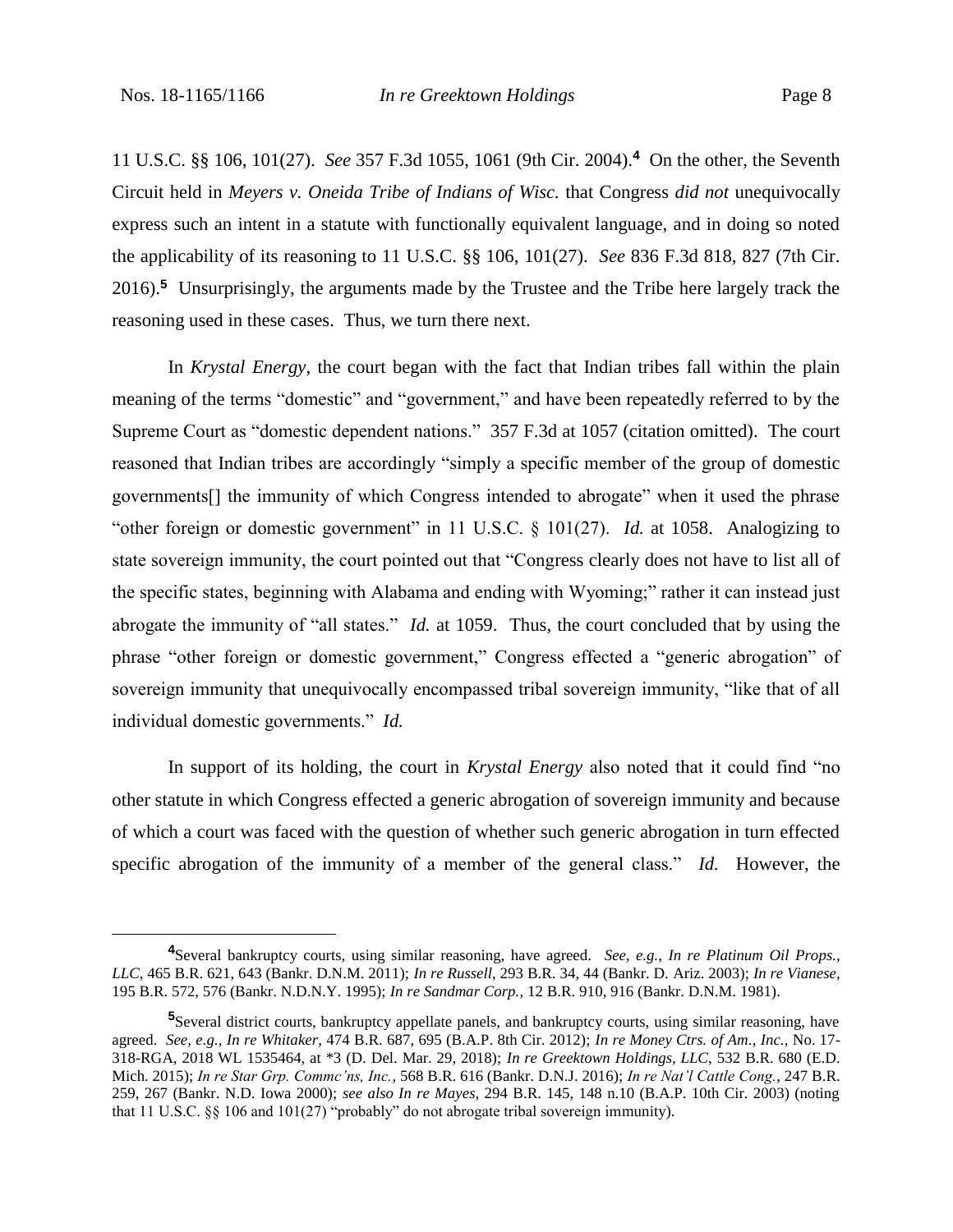Seventh Circuit in *Meyers* could and did find such a statute—the Fair and Accurate Credit Transactions Act of 2003 ("FACTA"), 15 U.S.C. § 1601 *et seq*.

FACTA authorizes suits against "person[s]" who accept credit or debit cards and then print certain information about those cards on receipts given to the cardholders. *See* 15 U.S.C. §§ 1681c(g)(1), 1681n, 1681o. FACTA in turn defines "person" as "*any* individual, partnership, trust, estate, cooperative, association, *government*, or governmental subdivision or agency, or other entity." *Id.* § 1681a(b) (emphasis added). In *Meyers*, Meyers argued that the phrase "any . . . government" unequivocally encompassed Indian tribes. 836 F.3d at 826. And in support of that argument, Meyers pointed to the functionally equivalent language at issue in *Krystal Energy*—"other foreign or domestic government" in 11 U.S.C. § 101(27).**<sup>6</sup>** *Id.* The Seventh Circuit, however, was unconvinced. *Id.*

In *Meyers*, the court began with the unequivocal expression of congressional intent requirement, and the canon that all doubt is to be resolved in favor of Indian tribes. *Id.* at 824. The court then listed statutes enacted around the time of the Bankruptcy Code in which Congress had unequivocally expressed such intent by authorizing suits against "Indian tribe[s]." *Id.*  Turning to Meyers' argument about the phrase "any . . . government," the court reasoned that "[p]erhaps if Congress were writing on a blank slate, this argument would have more teeth, but Congress has demonstrated that it knows full and well how to abrogate tribal immunity." *Id.*  "Congress . . . knows how to unequivocally [express that intent]. It did not do so in FACTA." *Id.* at 827.

The court then addressed the Ninth Circuit's conflicting opinion in *Krystal Energy*. While not "weigh[ing] in" on the precise issue of 11 U.S.C. §§ 106, 101(27), the Seventh Circuit made clear the flaw it saw in the Ninth Circuit's reasoning:

Meyers argues that the district court dismissed his claim based on its erroneous conclusion that Indian tribes are not governments. He then dedicates many pages to arguing that Indian tribes are indeed governments. Meyers misses the point.

**<sup>6</sup>**The language in FACTA is arguably *broader* than the language in 11 U.S.C. §§ 106, 101(27), as in FACTA the term "government" has no qualifying language preceding it. *See Republic Steel Corp. v. Costle*, 621 F.2d 797, 804 (6th Cir. 1980) ("The [statutory] exception was broadened by the elimination of [any] qualifying language.") (quotation omitted).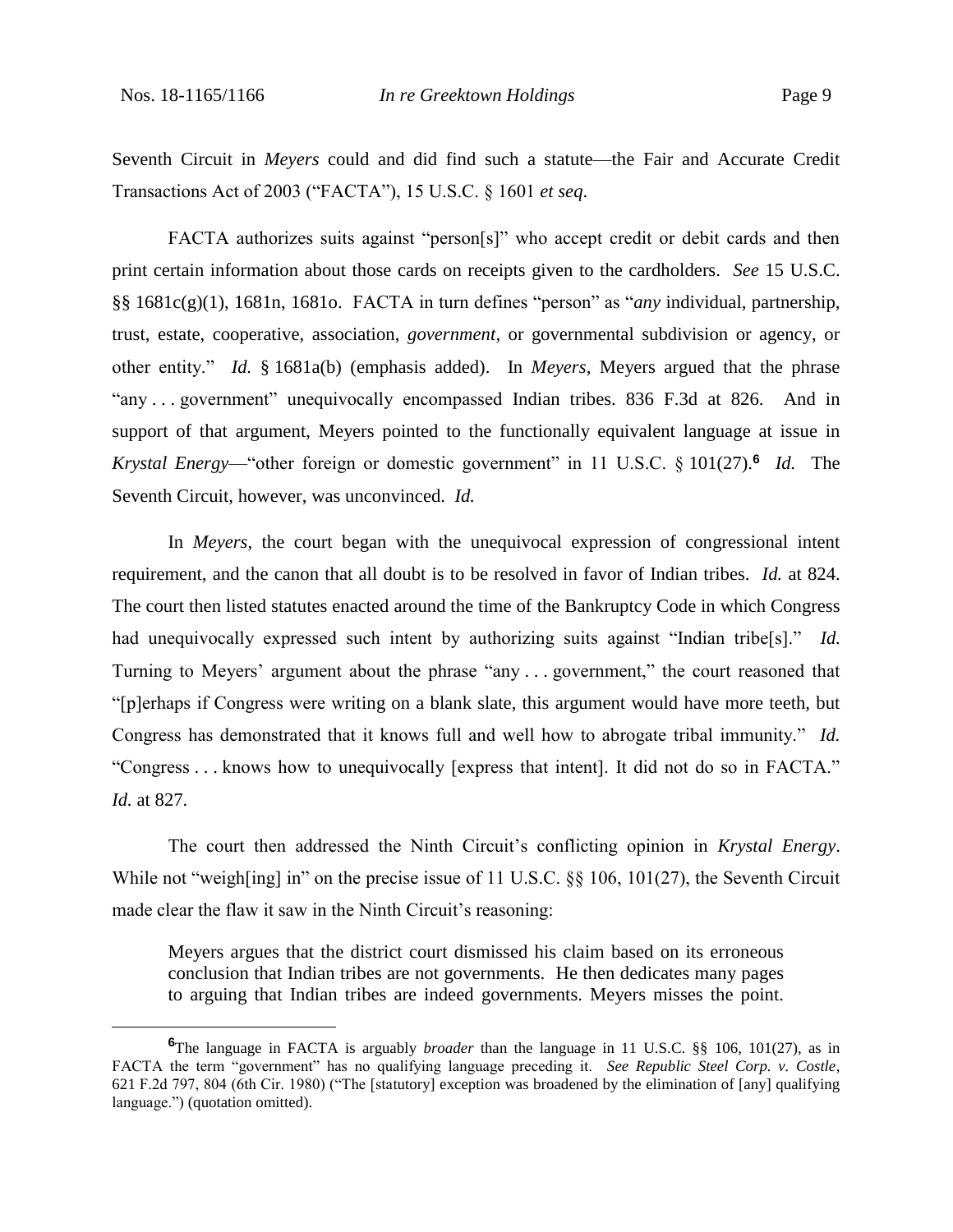The district court did not dismiss his claim because it concluded that Indian tribes are not governments. It dismissed his claim because it could not find a clear, unequivocal statement in FACTA that Congress meant to abrogate the sovereign immunity of Indian [t]ribes. *Meyers has lost sight of the real question in this sovereign immunity case—whether an Indian tribe can claim immunity from suit. The answer to this question must be 'yes' unless Congress has told us in no uncertain terms that it is 'no[,]' [as] [a]ny ambiguity must be resolved in favor of immunity.* Of course Meyers wants us to focus on whether the Oneida Tribe is a government so that we might shoehorn it into FACTA's statement that defines liable parties to include 'any government.' But when it comes to [tribal] sovereign immunity, shoehorning is precisely what we cannot do. Congress' words must fit like a glove in their unequivocality.

*Id.* at 826–27 (emphasis added) (internal citations omitted).

As for the "the real question"—unequivocality—the court found that the district court's analysis "hit the nail on the head:"

It is one thing to say 'any government' means 'the United States.' That is an entirely natural reading of 'any government.' But it's another thing to say 'any government' means 'Indian Tribes,' Against the long-held tradition of tribal immunity . . . 'any government' is equivocal in this regard.

*Id.* at 826 (alteration in original) (quoting *Meyers v. Oneida Tribe of Indians of Wisc.*, No. 15-cv-445, 2015 WL 13186223, at \*4 (E.D. Wisc. Sept. 4, 2015)). Thus the court concluded that FACTA did not abrogate tribal sovereign immunity. *Id.* at 827. Significantly, a different panel of the Ninth Circuit has since favorably cited *Meyers* for this very heart of its analysis. In a case about the abrogation of federal sovereign immunity in the Fair Credit Reporting Act, the court reasoned that "[t]he same logic in *Meyers* applies with respect to the United States. The 'real question' in this sovereign immunity appeal is not whether the United States is a government; it is whether Congress explicitly [abrogated] sovereign immunity." *Daniel v. Nat'l Park Serv.*, 891 F.3d 762, 774 (9th Cir. 2018).

We find the Seventh Circuit's reasoning in *Meyers*—as applied to 11 U.S.C. §§ 106, 101(27)—persuasive. And though *Meyers* was decided after the district court's opinion in this case, the district court clearly would have found the reasoning persuasive as well. The district court correctly acknowledged that "[t]here cannot be reasonable debate that Indian tribes are both 'domestic' . . . and also that Indian tribes are fairly characterized as possessing attributes of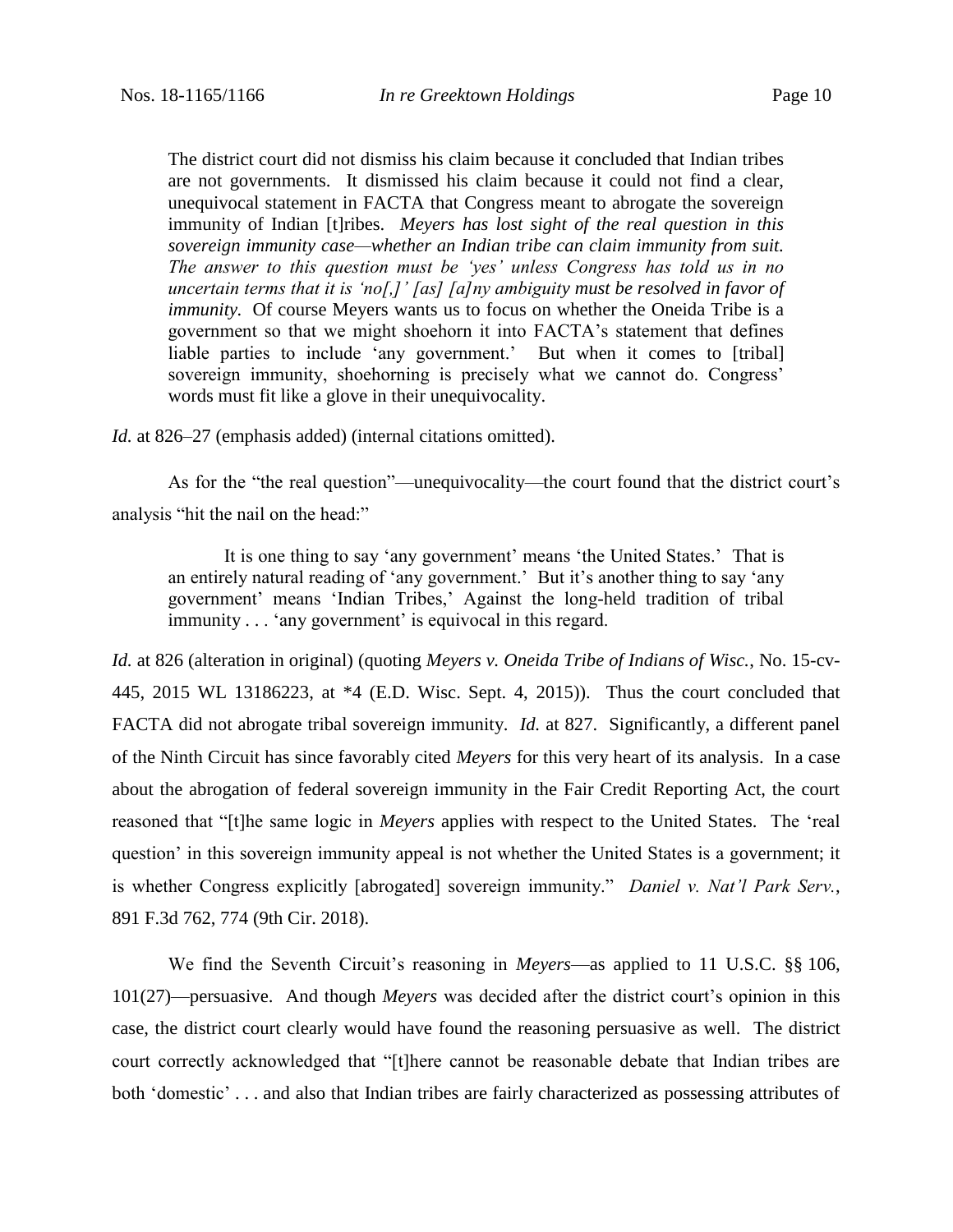a 'government.'" *In re Greektown Holdings,* 532 B.R. at 692. But that is not the real question. The real question is whether Congress—when it employed the phrase "other foreign or domestic government"—unequivocally expressed an intent to abrogate tribal sovereign immunity. "For the Litigation Trustee, it is enough to have established that Indian tribes are both 'domestic' and 'governments'" to answer that question in the affirmative. *Id.* at 693. The district court however, could not say "that Congress combined those terms in a single phrase in  $\S$  101(27) to clearly, unequivocally, and unmistakably express its intent to include Indian tribes . . . ."**<sup>7</sup>** *Id.* at 697. We agree. Establishing that Indian tribes are domestic governments does *not* lead to the conclusion that Congress unequivocally meant to include them when it employed the phrase "other foreign or domestic government."**<sup>8</sup>** *Id.* at 693.

This reasoning is both intuitive and in accordance with a broader survey of the case law. Notably, "there is not one example in all of history where the Supreme Court has found that Congress intended to abrogate tribal sovereign immunity *without* expressly mentioning Indian tribes somewhere in the statute." *Meyers*, 836 F.3d at 824 (quoting *In re Greektown Holdings*, 532 B.R. at 680). And there is only one example at the circuit court level. *Id.* (referring to the Ninth Circuit's decision in *Krystal Energy*). In contrast, there are numerous examples of circuits courts finding that tribal sovereign immunity was abrogated where the statute specifically

<sup>&</sup>lt;sup>7</sup>The district court also noted that acknowledging the real question in this case provides a persuasive response to the *Krystal Energy* court's analogy to state sovereign immunity. *Id.* at 697. ("The faulty premise in this reasoning [that 'other foreign or domestic government' can be read to unequivocally include Indian tribes the same way 'states' can be read to unequivocally include Arizona] is that it presumes the very fact in contention, i.e., that 'domestic government' is a phrase clearly understood beyond all rational debate to encompass an Indian tribe, just as the word 'state' is clearly understood beyond all rational debate to encompass Arizona and the other 49 states.").

<sup>&</sup>lt;sup>8</sup>The dissent disagrees on this point, framing its analysis around the question, "Is an Indian tribe a domestic government?" Dis. Op. at 23. As this approach mirrors that taken by Meyers and by the court in *Krystal Energy*, we need not engage with it in great detail. However, to the extent that the dissent attempts to highlight the appeal of this approach by stating it as a "simple syllogism"—"Sovereign immunity is abrogated as to all governments. Indian tribes are governments. Hence sovereign immunity is abrogated as to Indian tribes." *Id.* at 24—we note that the court in *Meyers* could easily have done the same with FACTA by stating the following: All people are subject to suit. All governments are people. Indian tribes are governments. Hence Indian tribes are subject to suit. And to the extent that the dissent attempts to distinguish *Meyers* based on FACTA's use of language authorizing suit against Indian tribes as opposed to language abolishing Indian tribes' immunity, that is a distinction without difference. Congress can abrogate tribal sovereign immunity by "stat[ing] an intent *either* to abolish Indian tribes' immunity *or* to subject tribes to suit." *Fla. Paraplegic Ass'n, Inc. v. Miccosukee Tribe of Indians of Fla.*, 166 F.3d 1126, 131 (11th Cir. 1999) (emphasis added). But Congress must state that intent unequivocally. The dissent's reasoning does nothing to disguise the fact that it too has "lost sight of the real question in this sovereign immunity case." *Meyers*, 836 F.3d at 826–27.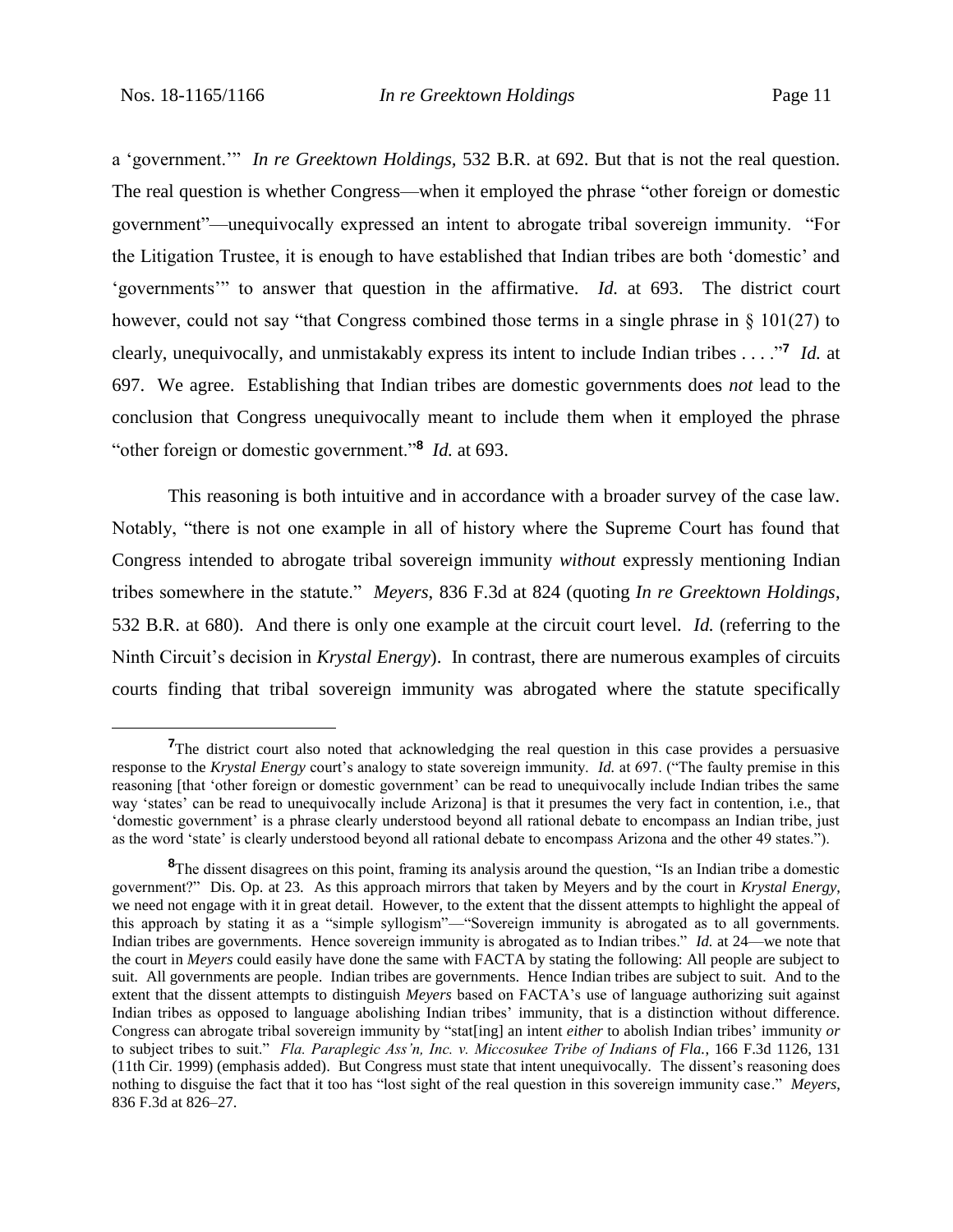referred to an "Indian tribe," and refusing to do so where it did not. *Compare, e.g.*, *Blue Legs v. U.S. Bureau of Indian Affairs*, 867 F.2d 1094, 1097 (8th Cir. 1989) (finding that tribal sovereign immunity was abrogated in the Resource Conservation and Recovery Act of 1976, 42 U.S.C. §§ 6972(a)(1)(A), 6903(13), 6903(15)); *Osage Tribal Council v. U.S. Dep't of Labor*, 187 F.3d 1174, 1182 (10th Cir. 1999) (finding that tribal sovereign immunity was abrogated in Safe Water Drinking Act of 1974, 42 U.S.C. §§ 300j-9(i)(2)(A), 300f(10), 300f(12)), *with Bassett v. Mashantucket Pequot Tribe*, 204 F.3d 343, 357 (2d Cir. 2000) (finding that tribal sovereign immunity was not abrogated in the Copyright Act of 1976, 17 U.S.C. § 101 *et seq.*); *Fla. Paraplegic Ass'n, Inc. v. Miccosukee Tribe of Indians of Fla.*, 166 F.3d 1126, 1131 (11th Cir. 1999) (finding that tribal sovereign immunity was not abrogated in the Americans with Disabilities Act of 1990, 42 U.S.C. § 12181 *et seq.*). Here, it is undisputed that no provision of the Bankruptcy Code mentions Indian tribes.**<sup>9</sup>**

While it is true that Congress need not use "magic words" to abrogate tribal sovereign immunity, it still must unequivocally express that purpose. *F.A.A. v. Cooper*, 566 U.S. 284, 290–91 (2012). The Trustee thus correctly states that "what matters is the clarity of intent, not the particular form of words." (Brief for Appellant at 32.) We need not—and do not—hold that specific reference to Indian tribes is in all instances required to abrogate tribal sovereign immunity;**<sup>10</sup>** rather we hold that 11 U.S.C. §§ 106, 101(27) lack the requisite clarity of intent to abrogate tribal sovereign immunity.

This analysis notwithstanding, the Trustee asserts three additional arguments that it contends dispel any doubt that Congress intended to abrogate the sovereign immunity of Indian tribes in 11 U.S.C. §§ 106, 101(27). None are persuasive.

**<sup>9</sup>**The dissent deems this case law "irrelevant to the task of statutory interpretation before us." Dis Op. at 26. To the contrary, the fact that the Trustee and the dissent ask this Court to reach a holding "that deviates from all relevant decisions by our sister circuits," save for one, and "that is inconsistent with the Supreme Court's most recent guidance on the point" is highly relevant. *Armalite, Inc. v. Lambert*, 544 F.3d 644, 648 (6th Cir. 2008).

**<sup>10</sup>**For instance, a court might find an unequivocal expression of congressional intent in a statute stating that "sovereign immunity is abrogated as to all parties who could otherwise claim sovereign immunity." *Krystal Energy*, 357 F.3d at 1058.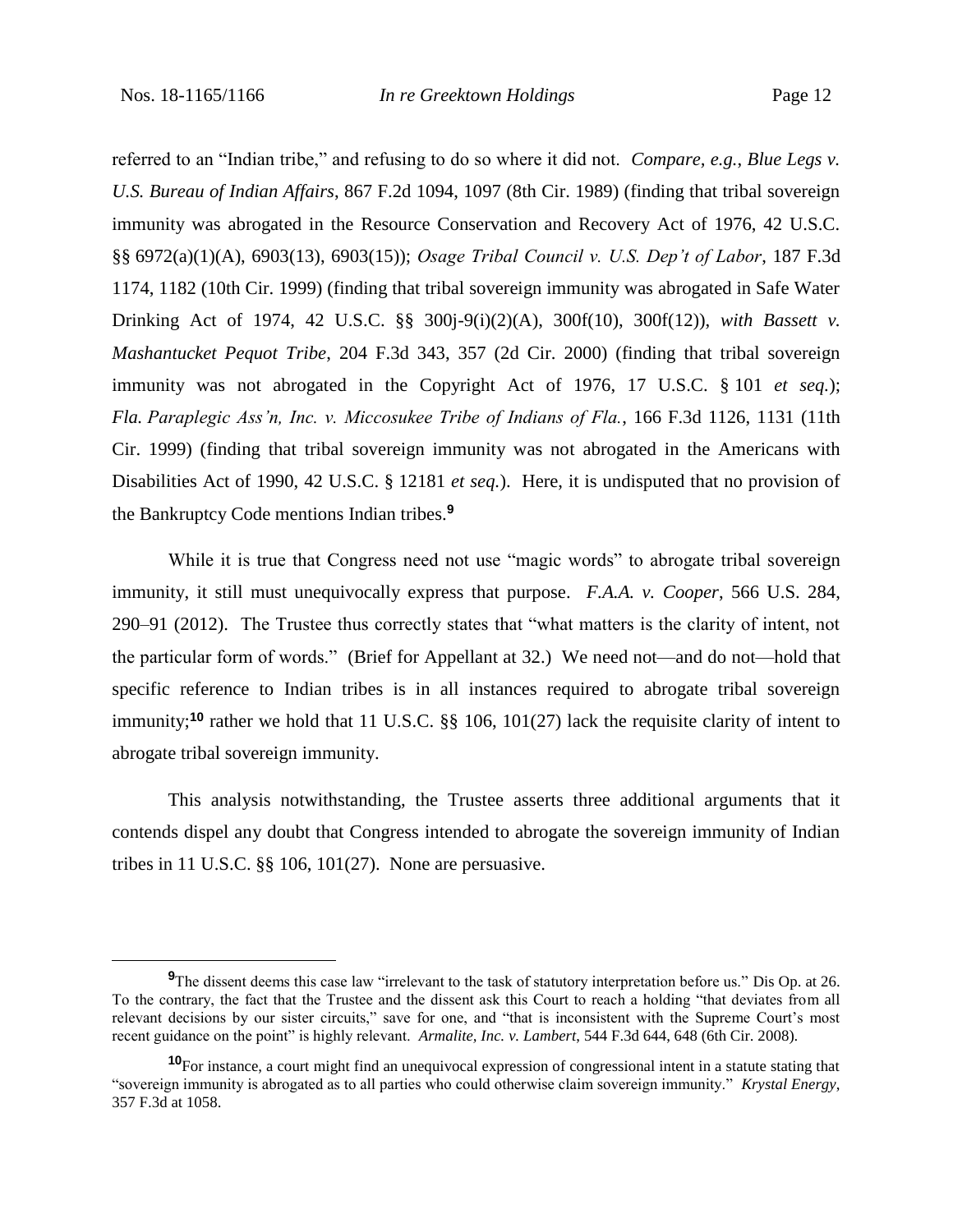First, the Trustee asserts that Indian tribes must be "governmental units" because they avail themselves of other Bankruptcy Code provisions pertaining to "governmental units." (*See* Brief for Appellant at 27.) (describing how Indian tribes would have to be "governmental units" in order to be creditors or to file requests for payment of administrative expenses, which they regularly do). Yet, as the Tribe correctly responds, the Bankruptcy Code defines the entities covered by those provisions using the word "includes"—a term of enlargement. In contrast, 11 U.S.C. § 101(27) defines "governmental unit" using the word "means"—a term of limitation. *See United States v. Whiting*, 165 F.3d 631, 633 (8th Cir. 1999) ("When a statute uses the word 'includes' rather than 'means' in defining a term, it does not imply that items not listed fall outside the definition."). Thus it is not inconsistent for Indian tribes to be covered by those provisions noted by the Trustee but not covered by 11 U.S.C. § 101(27).

Second, and relatedly, the Trustee asserts that Indian tribes must be "governmental units" because the Bankruptcy Code provides governmental units with "special rights." (*See* Brief for Appellant at 30.) (describing how Congress would have shown less regard for the dignity of Indian tribes as sovereigns, compared to state, federal, and foreign governments, if they were not entitled to these special rights). Yet it could just as easily be said that Congress has shown *greater* respect for Indian tribes than for other sovereigns by *not* abrogating their immunity in the first place—and thus not necessitating the provision of any special rights. The immunities of various sovereigns also need not be, and in fact are not, co-extensive. *Bay Mills*, 572 U.S. at 800–01. Moreover, these first two arguments raised by the Trustee both overlook the important distinction between being subject to a statute and being able to be sued for violating it. *See Kiowa Tribe v. Mfg. Tech., Inc.*, 523 U.S. 751, 755 (1998). Only in the latter context is there an unequivocality requirement. Thus it would also not be inconsistent for Indian tribes to be considered "governmental units" for some provisions of the Bankruptcy Code but not for 11 U.S.C. § 106.

Lastly, the Trustee asserts that Indian tribes must be "governmental units" because the Tribe cannot supply an example of any other entity besides Indian tribes that the phrase "other foreign or domestic government" might have been intended to cover. Yet even if Indian tribes are the only sovereigns not specifically mentioned in 11 U.S.C.  $\S$  101(27), then "why not just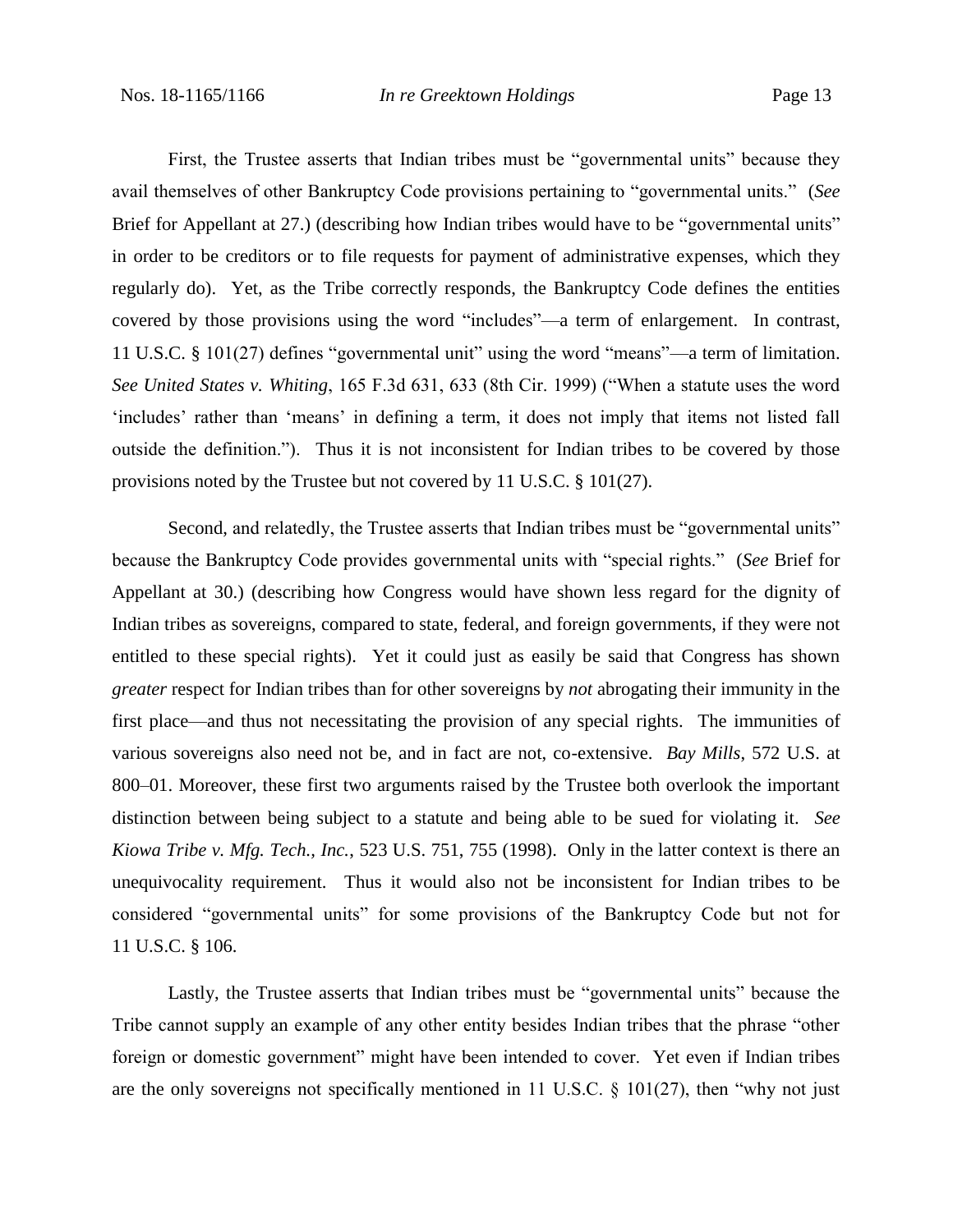mention them by their specific name, as Congress has *always* done in the past?" *In re Greektown Holdings*, 532 B.R. at 697. Congress' failure to do so, after arguably mentioning every other sovereign by its specific name, likely constitutes "circumstances supporting [the] sensible inference" that Congress meant to exclude them, pursuant to the familiar *expressio unius*  canon. *Chevron U.S.A. Inc. v. Echazabal*, 536 U.S. 73, 81 (2002). Such an inference is certainly more sensible than the alternative inference that the Trustee's argument asks us to make—that Congress meant for Indian tribes to be the *only* sovereign covered by the phrase "other foreign or domestic government." Regardless, "this Court does not revise legislation . . . just because the text as written creates an apparent anomaly as to some subject it does not address." *Bay Mills*, 572 U.S. at 794.**<sup>11</sup>**

"Determining the limits on the sovereign immunity held by Indians is a grave question; the answer will affect all tribes, not just the one before us." *Upper Skagit Indian Tribe v. Lundgren*, 138 S. Ct. 1649, 1654 (2018). It is the graveness of this question that led to the requirement that Congress unequivocally express its intent in order to abrogate tribal sovereign immunity. And that requirement "reflects an enduring principle of Indian law: Although Congress has plenary authority over tribes, courts will not lightly assume that Congress in fact intends to undermine Indian self-government." *Bay Mills*, 572 U.S. at 790. Thus, the Supreme Court has repeatedly reaffirmed the requirement, and warned lower courts against abrogating tribal sovereign immunity if there is any doubt about Congress' intent. *See id.* at 800 ("[I]t is fundamentally Congress' job, not ours, to determine whether or how to limit tribal immunity."); *Kiowa*, 523 U.S. at 759 ("The capacity of the Legislative Branch to address [this] issue by comprehensive legislation counsels some caution by us in this area."); *Santa Clara Pueblo*, 436 U.S. at 60 ("[A] proper respect both for tribal sovereignty and for the plenary authority of

**<sup>11</sup>**The dissent adds one, equally unpersuasive argument, asserting that Indian tribes must be "governmental units" because abrogation of tribal sovereign immunity aligns with the Bankruptcy Code's "purpose of establishing and enforcing a fair and equitable [asset] distribution procedure." Dis. Op. at 27. Yet an interest in fairness and equity is not unique to bankruptcy. For instance, in *Florida Paraplegic*, the court held that the Americans with Disabilities Act—the purpose of which was "to provide a clear and comprehensive national mandate for the elimination of discrimination against individuals with disabilities"—did not abrogate tribal sovereign immunity, and in doing so even acknowledged that this "may seem . . . patently unfair." 166 F.3d at 1128, 1135. Indeed, "immunity doctrines [of all kinds] inevitably carry with them the seeds of occasional inequities. . . . Nonetheless, the doctrine of tribal [sovereign] immunity reflects a societal decision that tribal autonomy predominates over other interests." *Wichita and Affiliated Tribes of Okla. v. Hodel*, 788 F.2d 765, 781 (D.C. Cir. 1986).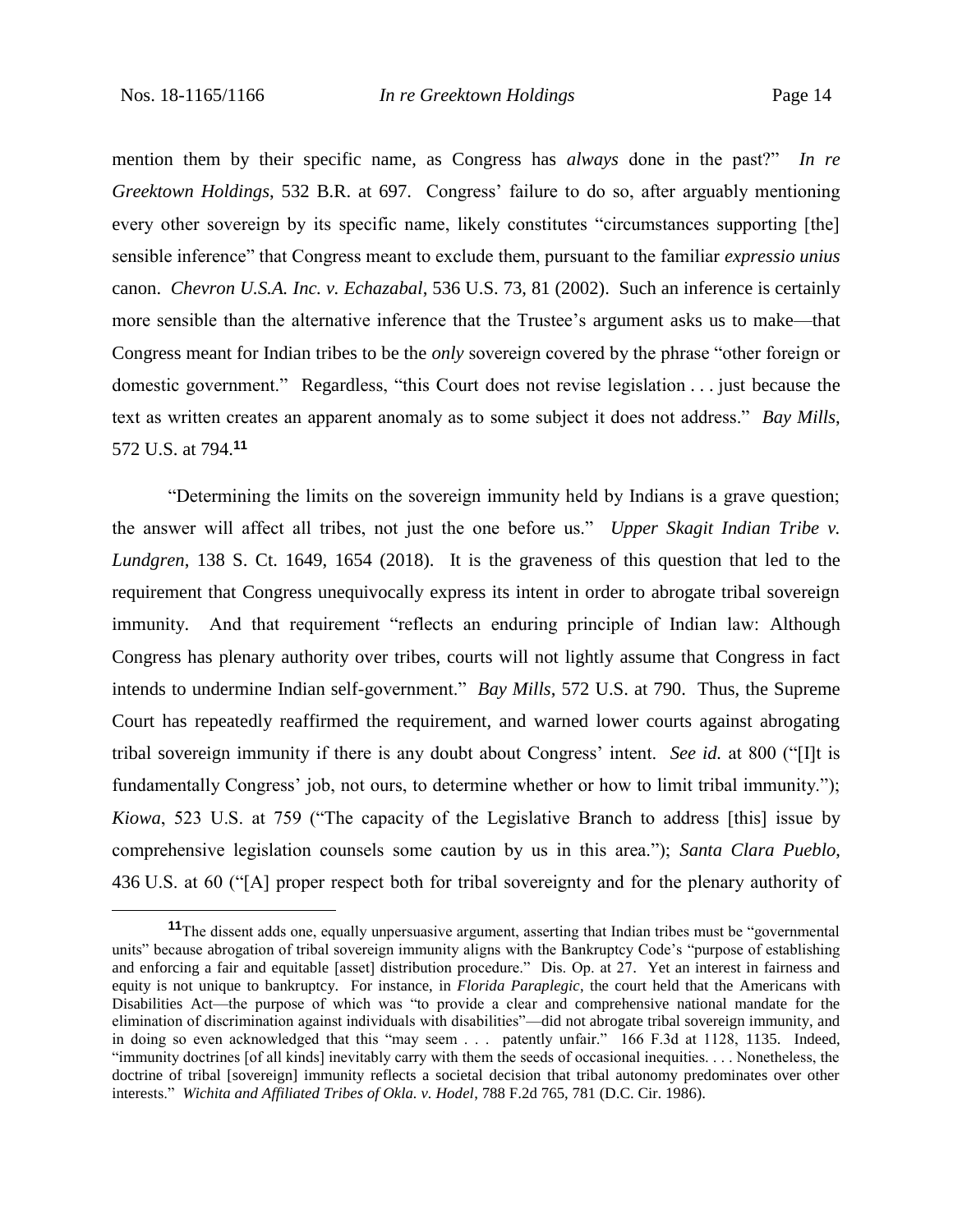Congress in this area cautions that we tread lightly in the absence of clear indications of legislative intent."). We heed those warnings, and hold that Congress did not unequivocally express an intent to abrogate tribal sovereign immunity in 11 U.S.C. §§ 106, 101(27).

#### **B. Waiver**

"Similarly [to the unequivocality requirement for congressional abrogation of tribal sovereign immunity], a tribe's waiver [of its sovereign immunity] must be 'clear.'" *C&L Enters., Inc. v. Citizen Band of Potawatomi Indian Tribe of Okla.*, 532 U.S. 411, 418 (2001) (quoting *Okla. Tax Comm'n v. Citizen Band of Potawatomi Indian Tribe of Okla.*, 498 U.S. 505, 509 (1991)). The Trustee's argument that the Tribe clearly waived any tribal sovereign immunity it possessed has three analytical steps: (1) Indian tribes can waive sovereign immunity by litigation conduct, (2) alter egos or agents of Indian tribes can waive tribal sovereign immunity by litigation conduct, and (3) filing a bankruptcy petition waives sovereign immunity as to separate, adversarial fraudulent transfer claims. If each step is a correct statement of the law, then, according to the Trustee, the Tribe may have waived its immunity from the Trustee's fraudulent transfer claim by actually or effectively filing the Debtors' bankruptcy petitions in federal court. We agree with the first step of the Trustee's analysis, but we disagree with the second and third steps. Tribal sovereign immunity can be waived by litigation conduct, but not by the litigation conduct of a tribe's alter ego or agent, and the litigation conduct of filing a bankruptcy petition does not waive tribal sovereign immunity as to a separate, adversarial fraudulent transfer claim. Accordingly, we hold that the Tribe did not waive its tribal sovereign immunity.

The first step of the Trustee's argument is that Indian tribes can waive sovereign immunity by litigation conduct. Both the bankruptcy and district courts disagreed, relying heavily on part of our decision in *Memphis Biofuels, LLC v. Chickasaw Nation Indus.*, 585 F.3d 917 (6th Cir. 2009). However, *Memphis Biofuels* does not foreclose this step.

In *Memphis Biofuels*, a contract between Memphis Biofuels and a corporation owned by the Chickasaw tribe included a provision by which both parties purported to waive all immunities from suit. *Id.* at 921–22. However, under the tribal corporation's charter, any waiver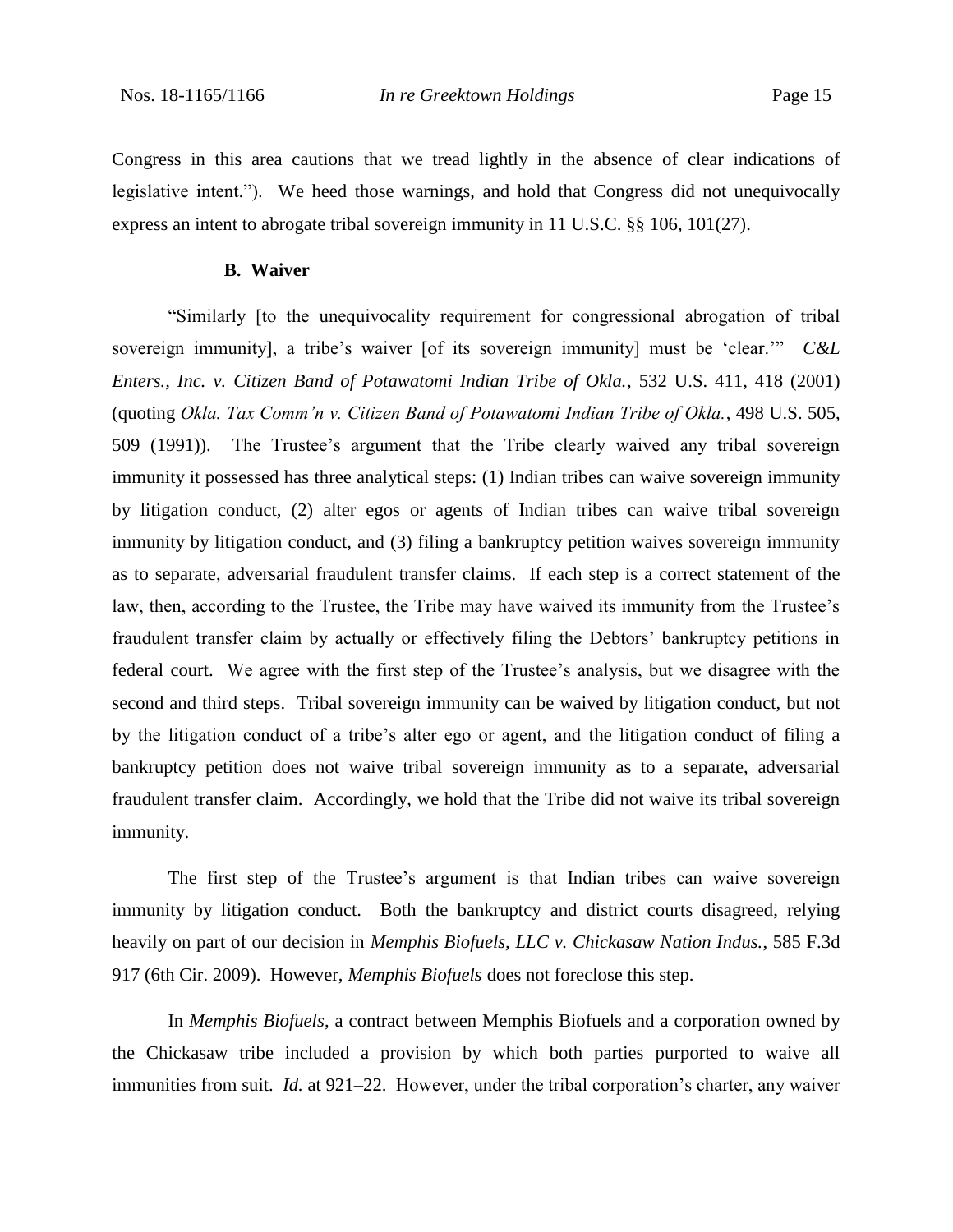of sovereign immunity required a resolution approved by the tribe's board of directors. *Id.* Such a resolution was never obtained, and the question arose whether the tribal corporation possessed sovereign immunity. *Id.* We ultimately held that despite the contract provision purporting to waive all immunities, the Chickasaw tribe possessed tribal sovereign immunity because the contractual waiver was an "unauthorized act[]" that was "insufficient to waive tribal-sovereign immunity." *Id.* at 922. Because "board approval was not obtained, [the] charter control[led]" the issue. *Id.*

This holding, combined with the fact that the Tribe's governing code has a similar board resolution requirement that was undisputedly not satisfied, was enough for the bankruptcy and district courts to find that the Tribe did not waive its sovereign immunity. However, *Memphis Biofuels* involved no litigation conduct on the part of the Chickasaw tribe, and neither this Court nor the parties cited any of the Supreme Court cases pertaining to waiver of sovereign immunity by litigation conduct. Accordingly, *Memphis Biofuels*, like all cases, "cannot be read as foreclosing an argument that [it] never dealt with." *Waters v. Churchill*, 511 U.S. 661, 678 (1994).

Thus we have yet to decide whether the doctrine of waiver of sovereign immunity by litigation conduct applies to Indian tribes. While the Supreme Court has long held that such waiver is possible for non-tribal sovereigns, *see, e.g.*, *Lapides v. Bd. of Regents of Univ. Sys. of Ga.*, 535 U.S. 613, 620 (2002); *Gardner v. New Jersey*, 329 U.S. 566, 573 (1947); *Gunter v. Atl. Coast Line RR. Co.*, 200 U.S. 273, 284 (1906), few courts have had the opportunity to extend the Supreme Court's holdings to Indian tribes. Those that have had the opportunity however, have largely chosen to do so, holding that certain types of litigation conduct by tribes constitute a sufficiently clear waiver of tribal sovereign immunity.

For example, two circuits have held that intervening in a lawsuit constitutes waiver. *See Hodel*, 788 F.2d at 773 ("By so intervening, a party 'renders itself vulnerable to complete adjudication by the federal court of the issues in litigation between the intervenor and the adverse party.'") (citation omitted); *United States v. Oregon*, 657 F.2d 1009, 1014 (9th Cir. 1981) ("By successfully intervening, a party makes himself vulnerable to complete adjudication by the federal court of the issues in litigation between the intervenor and the adverse party.").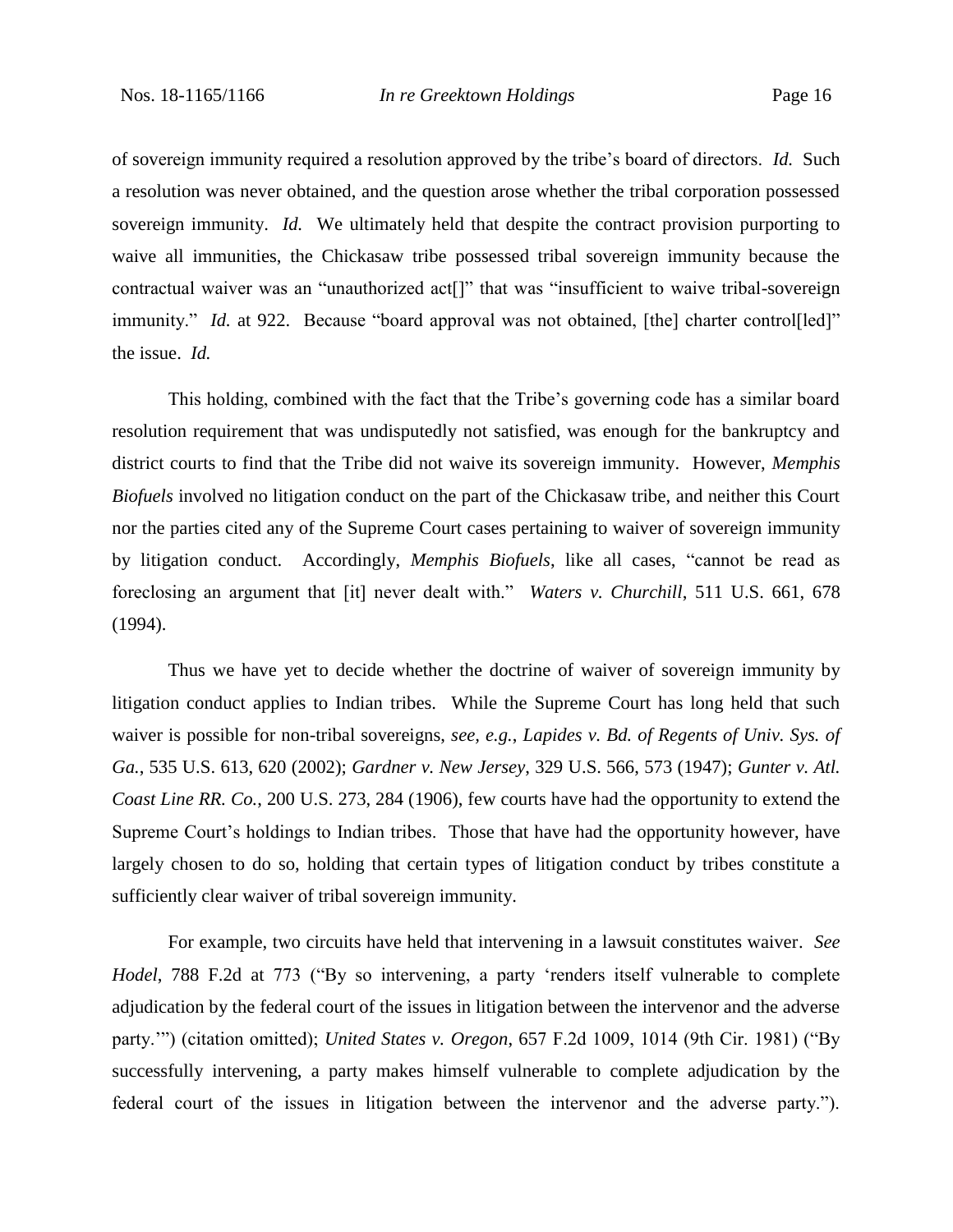Similarly, two circuits have considered the possibility that removal of an action from state to federal court might constitute waiver. *See Bodi v. Shingle Springs Band of Miwok Indians*, 832 F.3d 1011, 1023–24 (9th Cir. 2016); *Contour Spa at the Hard Rock, Inc. v. Seminole Tribe of Fla.*, 692 F.3d 1200, 1207–08 (11th Cir. 2012). While ultimately holding that removal did not constitute sufficiently clear waiver, these cases serve as additional examples of circuits willing to accept that some litigation conduct *may* constitute sufficiently clear waiver.

More relevant to the facts of this case, three circuits have held that filing a lawsuit constitutes waiver. *See Bodi*, 832 F.3d at 1017 ("By filing a lawsuit, a tribe may of course 'consent to the court's jurisdiction to determine the claims brought' and thereby agree to be bound by the court's decision on those claims.") (citation omitted); *Rupp v. Omaha Indian Tribe*, 45 F.3d 1241, 1245 (8th Cir. 1995) ("[B]y initiating this lawsuit, the Tribe 'necessarily consents to the court's jurisdiction to determine the claims brought adversely to it.'") (citation omitted); *Jicarilla Apache Tribe v. Andrus*, 687 F.2d 1324, 1344 (10th Cir. 1982) ("It is recognized, however, that 'when the sovereign sues it waives [some of its sovereign immunity].'...This doctrine equally applies to Indian tribes.") (citation omitted).

Like intervention, and unlike removal, filing a lawsuit manifests a clear intent to waive tribal sovereign immunity with respect to the claims brought, and to assume the risk that the court will make an adverse determination on those claims. To hold otherwise would have significant implications. *See Rupp*, 45 F.3d at 1245 ("We will not transmogrify the doctrine of tribal sovereign immunity into one which dictates that the tribe never loses a lawsuit."); *Oregon*, 657 F.2d at 1014 ("Otherwise, tribal immunity might be transformed into a rule that tribes may never lose a lawsuit."). Thus, we hold that Indian tribes can waive their tribal sovereign immunity through sufficiently clear litigation conduct, including by filing a lawsuit.

The second step of the Trustee's argument is that alter egos or agents of Indian tribes can waive tribal sovereign immunity by litigation conduct. Both the bankruptcy and district courts disagreed, relying on a different part of our decision in *Memphis Biofuels*. *Memphis Biofuels*  forecloses this step.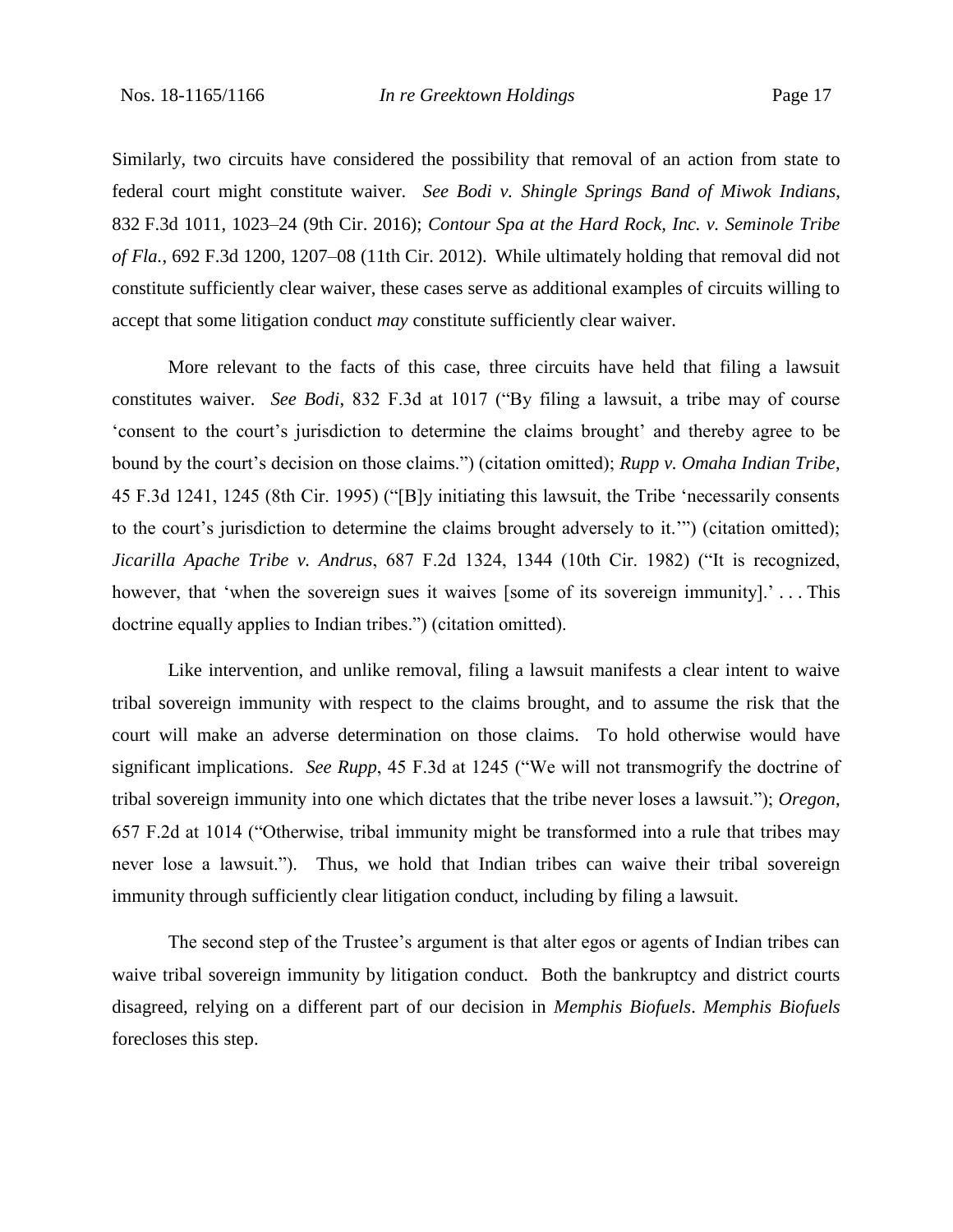In *Memphis Biofuels*, we refused to apply "equitable doctrines" such as equitable estoppel and actual or apparent authority to attribute to the Indian tribe conduct that allegedly constituted waiver. 585 F.3d at 922. The alter ego doctrine is similarly equitable. *Trs. of Detroit Carpenters Fringe Benefit Fund v. Indus. Contracting, LLC*, 581 F.3d 313, 317–18 (6th Cir. 2009). Thus, we hold that the litigation conduct of alter egos or agents of Indian tribes cannot be attributed to the tribes for the purpose of waiving tribal sovereign immunity. Such imputation would require an impermissible implication. *See Santa Claro Pueblo*, 436 U.S. at 58 ("It is settled that a waiver of [tribal] sovereign immunity cannot be implied . . . .").

In urging this Court to hold the opposite, the Trustee relies on *First Nat'l Bank v. Banco El Comercio Exterior de Cuba*, 462 U.S. 611 (1983) and a handful of circuit court cases applying alter-ego and agency doctrines to find that foreign governments and states waived their sovereign immunity. Notably, however, the Trustee cites to no case in which these doctrines were applied to Indian tribes, and we can find none. (*See* Brief for Appellee at 37.) ("The Trustee then takes a tortured path—unsupported by a single case from any court anywhere . . . ."); *Buchwald Capital Advisors, LLC v. Sault Ste. Marie Tribe of Chippewa Indians*, 584 B.R. 706, 719 (Bankr. E.D. Mich. 2018) ("No court has ever applied the equitable doctrine of alter-ego/veil piercing to find a waiver of an Indian tribe's sovereign immunity . . . .").

The Trustee's cases concerning foreign and state governments are also unpersuasive. While the Supreme Court has held that the law of foreign sovereign immunity is "[i]nstructive" in cases involving tribal sovereign immunity, *C&L Enters.*, 532 U.S. at 421 n.3, that is not the case where there is a clear conflict between the two. Significantly, the Foreign Sovereign Immunities Act ("FSIA") allows foreign governments to waive their sovereign immunity by implication. 28 U.S.C. § 1605(a)(1) ("A foreign state shall not be immune . . . in any case in which the foreign state has waived its immunity either explicitly or by implication."). In contrast, Indian tribes cannot waive their immunity by implication. *Santa Claro Pueblo*, 436 U.S. at 58 ("It is settled that a waiver of [tribal] sovereign immunity cannot be implied . . . "); *Allen v. Gold Country Casino*, 464 F.3d 1044 1048 (9th Cir. 2006) ("There is simply no room to apply the FSIA by analogy. . . . [The FSIA] permits a waiver of immunity to be implied, while the Supreme Court permits no such implied waiver in the case of Indian tribes.").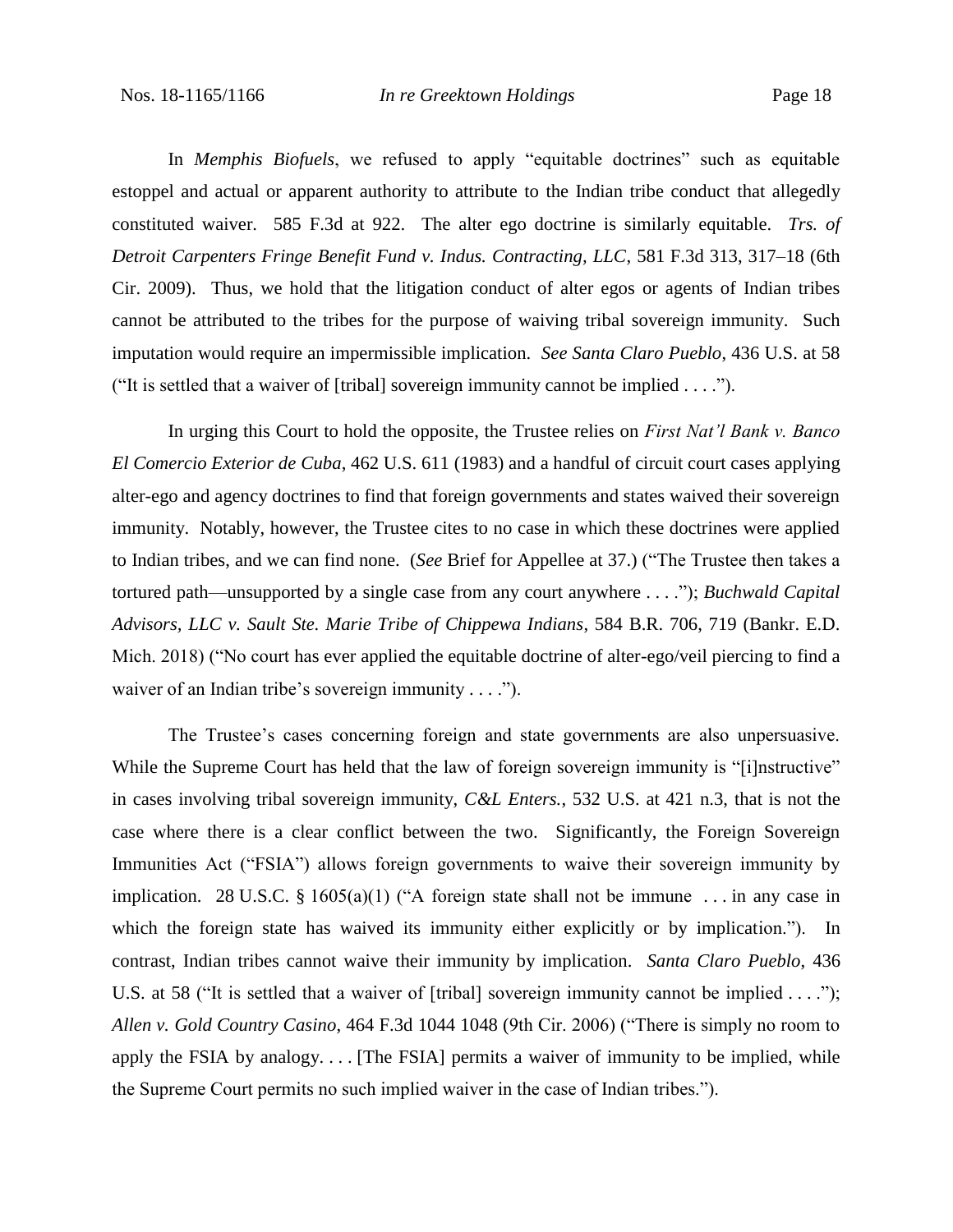Analogizing to state sovereign immunity is equally unhelpful. Though it carries a similar ban on waiver by implication, *Coll. Savings Bank v. Fla. Prepaid Postsecondary Educ. Expense Bd.*, 527 U.S. 666, 682 (1999), it is "not congruent with" tribal sovereign immunity. *Three Affiliated Tribes of Fort Berthold v. Wold Eng'g*, 476 U.S. 877, 890 (1986); *see also Bodi*, 832 F.3d at 1020 ("Tribal immunity is not synonymous with a State's Eleventh Amendment immunity, and parallels between the two are of limited utility."). A good example of such incongruency is provided by a set of cases dealing precisely with waiver by litigation conduct specifically, the removal of a case from state to federal court. *States* that remove cases against them waive their sovereign immunity, while *tribes* that remove cases against them likely do not. *Compare Lapides* 535 U.S. at 617, *with Bodi*, 832 F.3d at 1020; *Contour Spa*, 692 F.3d at 1206, 1208. Accordingly, we do not place great weight on those cases concerning the litigation conduct of alter egos or agents of foreign and state governments.

The third and final step of the Trustee's argument is that filing a bankruptcy petition waives tribal sovereign immunity as to separate, adversarial fraudulent transfer claims. As the analysis of the first step hinted, whether a waiver of sovereign immunity has occurred is an inquiry separate and distinct from a waiver's scope. For instance, filing a lawsuit constitutes waiver by litigation conduct, but that waiver is a limited one. It waives sovereign immunity as to the court's decision on the claims brought by the tribe, *see Bodi*, 832 F.3d at 1017, but not as to counterclaims brought against the tribe, even where compulsory. *Okla. Tax*, 498 U.S. at 509.**<sup>12</sup>**

The Trustee relies on *Cent. Va. Cmty. Coll. v. Katz*, 546 U.S. 356 (2006), in contending that filing a bankruptcy petition waives tribal sovereign immunity to separate, adversarial fraudulent transfer claims. However, while the Supreme Court did hold as much in *Katz*, its holding pertained only to *state* sovereign immunity, and does not merit extension. In addition to the limited utility of any parallels between the two doctrines as noted above, the Supreme Court in *Katz* based its holding primarily on the unique relationship between states, the Constitution,

**<sup>12</sup>**Those circuits that have held that filing a lawsuit constitutes a waiver of tribal sovereign immunity recognize an exception to the rule in *Okla. Tax* for counterclaims sounding in equitable recoupment—a defensive action to diminish a plaintiff's recovery as opposed to one asserting affirmative relief. *See, e.g.*, *Quinault Indian Nation v. Pearson*, 868 F.3d. 1093, 1099 (9th Cir. 2017); *Rosebud Sioux Tribe v. Val-U Constr. Co. of S.D.*, 50 F.3d 560, 562 (8th Cir. 1995); *Jicarilla Apache Tribe*, 687 F.2d at 1346. We need not decide whether to join these circuits as it is undisputed that the Trustee's fraudulent transfer claim does not sound in equitable recoupment.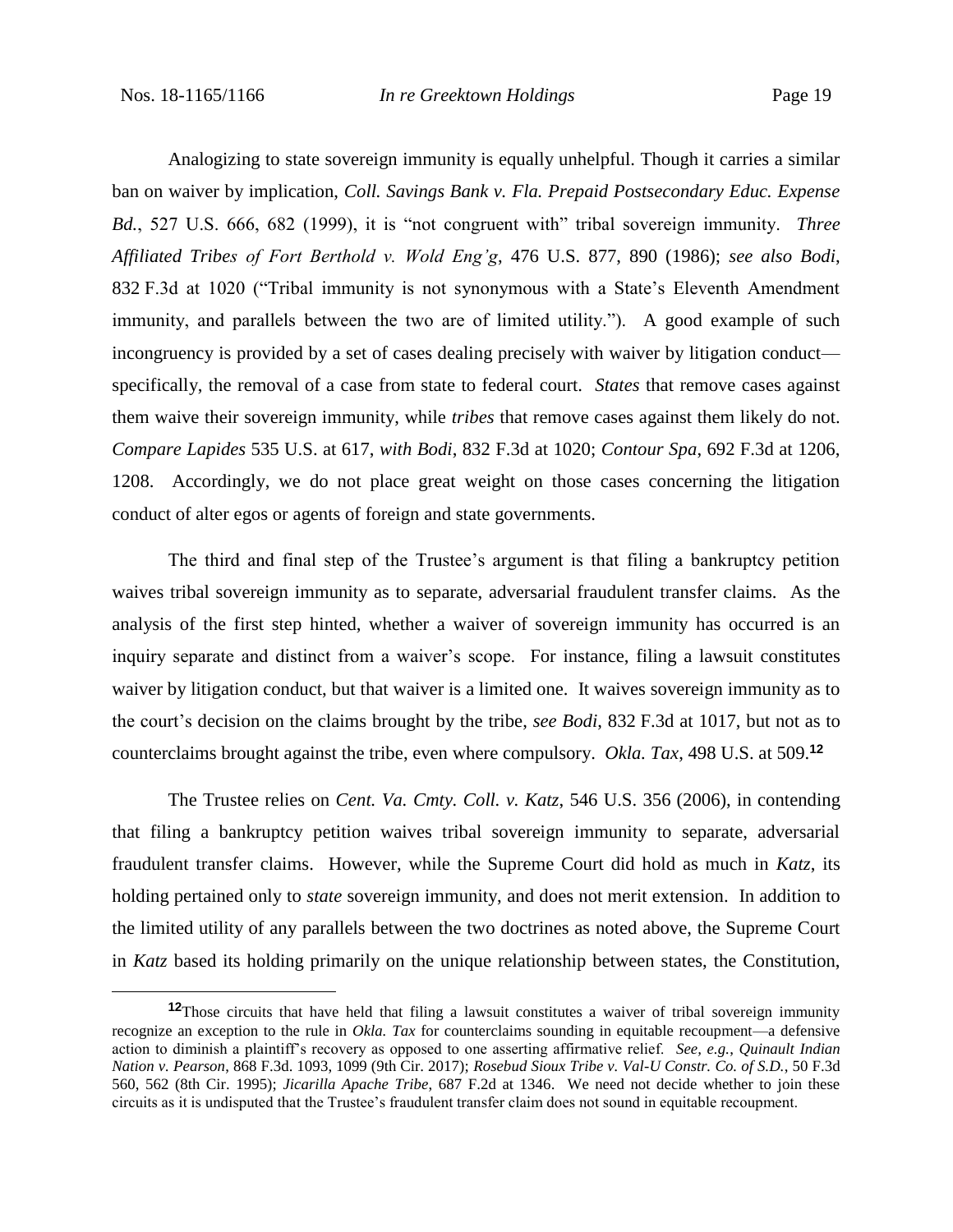and federal bankruptcy law. *See id.* at 362–63, 378 ("The history of the Bankruptcy Clause, the reasons it was inserted in the Constitution, and the legislation both proposed and enacted under its auspices immediately following ratification of the Constitution demonstrate that it was intended not just as a grant of legislative authority to Congress, but also to authorize limited subordination of state sovereign immunity in the bankruptcy arena. . . . The ineluctable conclusion, then, is that States agreed in the plan of the Convention not to assert any sovereign immunity defense they might have had in proceedings brought pursuant to [federal bankruptcy law]. . . . In ratifying the Bankruptcy Clause, the States acquiesced in a subordination of whatever sovereign immunity they might otherwise have asserted . . . .").

Because of this reasoning, courts have been reluctant to extend the holding in *Katz* from states to other sovereigns, and we choose not to do so here. *See, e.g.*, *In re Supreme Beef Processors, Inc.*, 468 F.3d 248, 253 n.6 (5th Cir. 2006) ("Regardless what effect *Katz* has with respect to some aspects of state or local governmental units' encounters with bankruptcy, *Katz*  has no effect on this case involving federal sovereign immunity."). Extension to Indian tribes in particular would certainly not accord with the reasoning in *Katz*, given the tribes' obvious absence from the Constitutional Convention. *See Blatchford v. Native Village of Noatak*, 501 U.S. 775, 782 (1991) ("[I]t would be absurd to suggest that the tribes surrendered immunity in a convention to which they were not even parties."). Thus, we hold that the filing of a bankruptcy petition does not waive tribal sovereign immunity as to separate, adversarial fraudulent transfer claims, and ultimately that the Debtors' doing so did not waive the Tribe's tribal sovereign immunity as to the Trustee's fraudulent transfer claim.

#### **CONCLUSION**

It is not lost on this Court that the Trustee may regard this result—dismissal of its complaint—as unfair. The Supreme Court has acknowledged that "[t]here are reasons to doubt the wisdom of perpetuating this doctrine" given that tribal sovereign immunity "can harm those who are unaware that they are dealing with a tribe, who do not know of tribal immunity, or who have no choice in the matter." *Kiowa*, 523 U.S. at 758. "[B]ut that is the reality of sovereign immunity." *Memphis Biofuels*, 585 F.3d at 922. As stated above, "[i]mmunity doctrines [of all kinds] inevitably carry within them the seeds of occasional inequities. . . . Nonetheless, the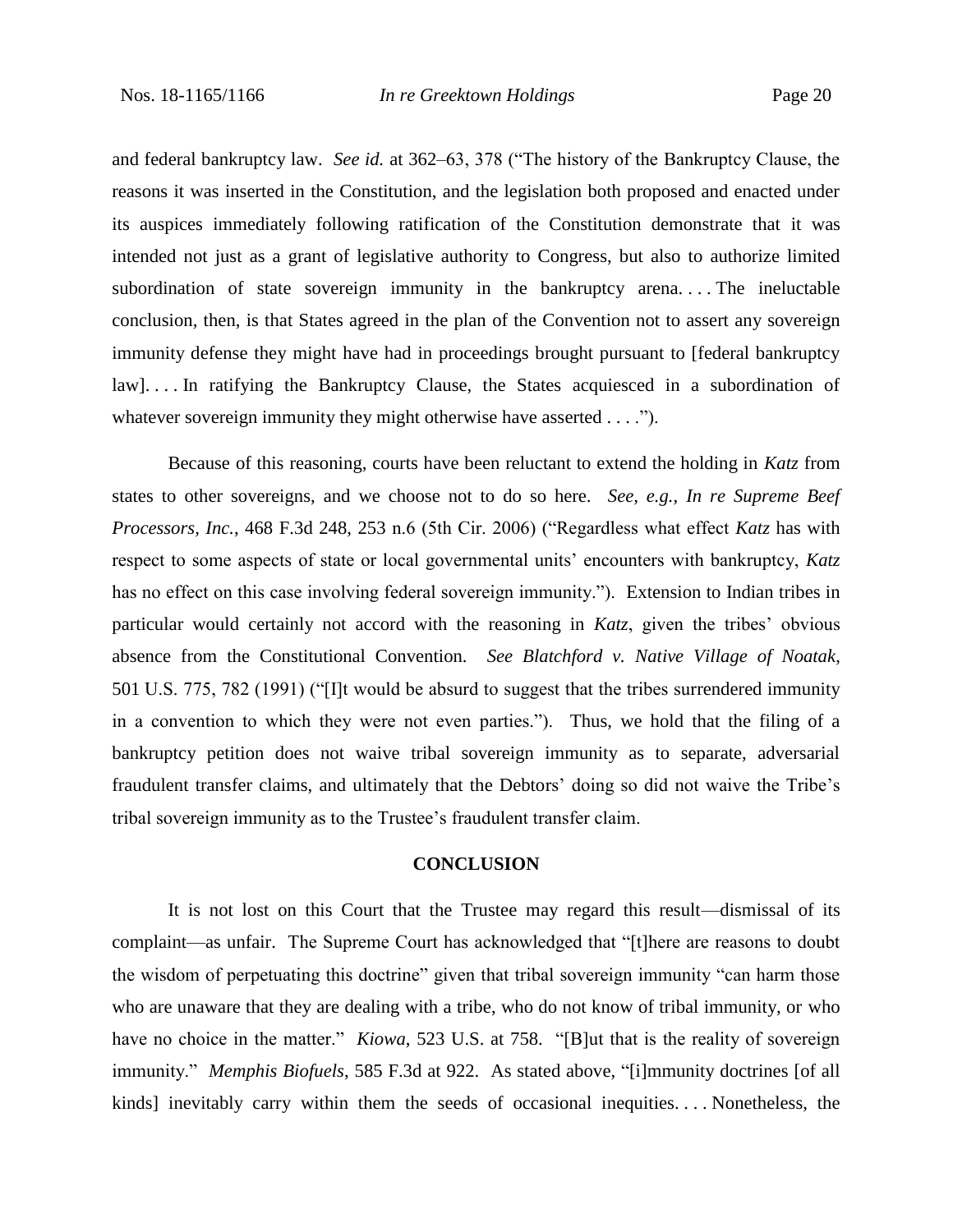doctrine of tribal [sovereign] immunity reflects a societal decision that tribal autonomy predominates over other interests." *Hodel*, 788 F.2d at 781. Accordingly, we defer to Congress and the Supreme Court to exercise their judgment in this important area.

For the reasons set forth above, we **AFFIRM** the district court's dismissal.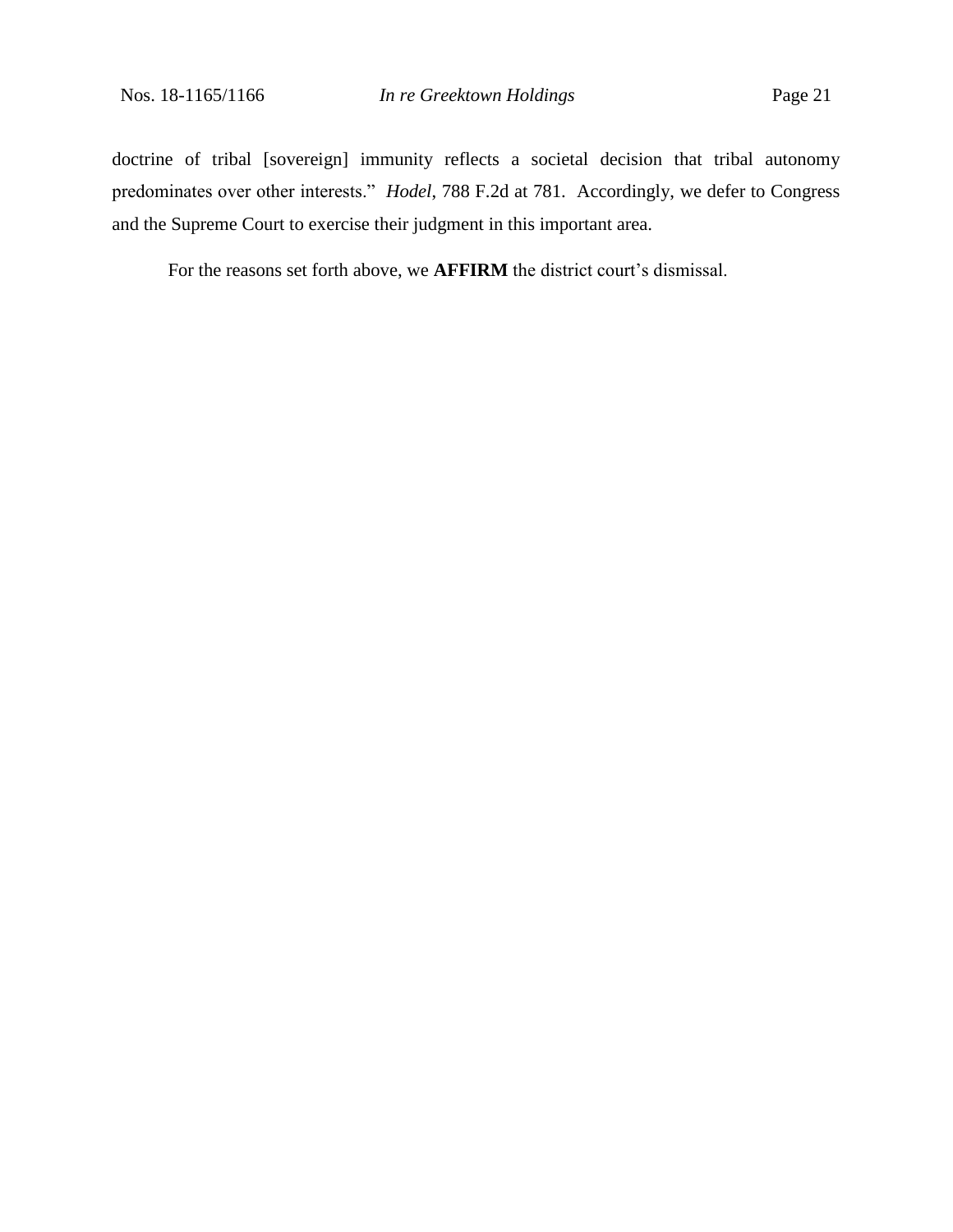# **DISSENT** \_\_\_\_\_\_\_\_\_\_\_\_\_\_\_\_\_

\_\_\_\_\_\_\_\_\_\_\_\_\_\_\_\_\_

ZOUHARY, District Judge, dissenting.

What we are looking for in the Bankruptcy Code is an "unequivocal expression of ... legislative intent" to abrogate tribal sovereign immunity. *Santa Clara Pueblo v. Martinez*, 436 U.S. 49, 59 (1978). Such an expression need not be stated in "any particular way" nor use any "magic words." *FAA v. Cooper*, 566 U.S. 284, 291 (2012). The "proper focus" of this inquiry is on "the language of the statute." *Dellmuth v. Muth*, 491 U.S. 223, 231 (1989). When we look for this unequivocal expression, we employ our "traditional tools of statutory construction." *Richlin Sec. Serv. Co. v. Chertoff*, 553 U.S. 571, 589 (2008).

I

We begin with the text. Section 106(a) of the Code states that "sovereign immunity is abrogated as to a governmental unit." 11 U.S.C.  $\frac{106(a)}{a}$ . Right off the bat, we have an explicit, unmistakable statement from Congress that it intends to abrogate sovereign immunity. The sole remaining question is whose sovereign immunity.

For the answer to that question, we turn to Section 101(27), which provides:

The term "governmental unit" means United States; State; Commonwealth; District; Territory; municipality; foreign state; department, agency, or instrumentality of the United States (but not a United States trustee while serving as a trustee in a case under this title), a State, a Commonwealth, a District, a Territory, a municipality, or a foreign state; *or other foreign or domestic government*.

11 U.S.C. § 101(27) (emphasis added). In this definition, Congress chose to speak broadly. It chose to abrogate the sovereign immunity of all those governmental entities listed explicitly in Section 101(27), and, on top of those, any "other foreign or domestic government." In other words, Congress abrogated the sovereign immunity of any government, of any type, anywhere in the world. *See Krystal Energy Co. v. Navajo Nation*, 357 F.3d 1055, 1057 (9th Cir. 2004), *as*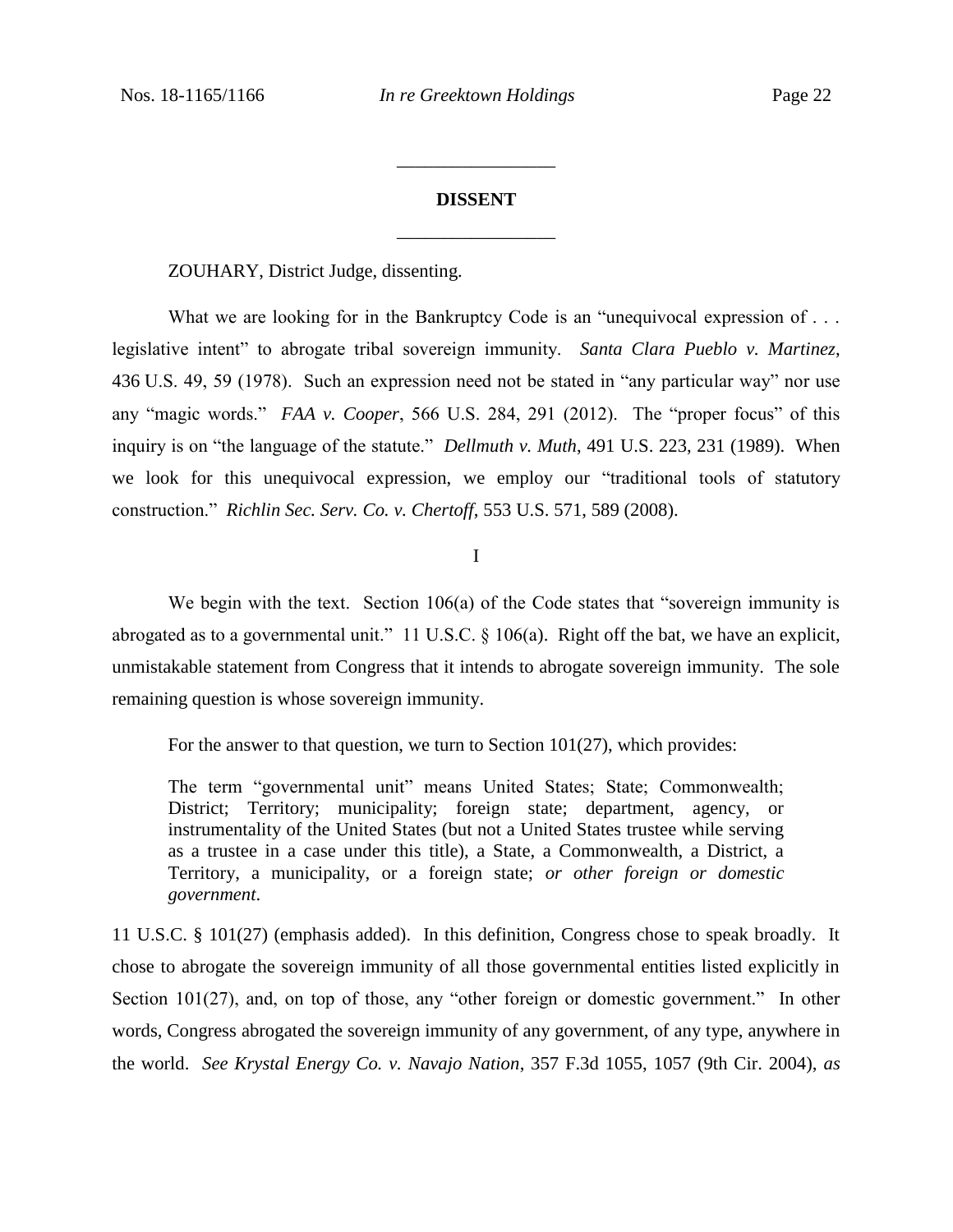*amended on denial of reh'g* (Apr. 6, 2004) ("[L]ogically, there is no other form of government outside the foreign/domestic dichotomy . . . .").

Because the statute contains clear language that "sovereign immunity is abrogated" and that language applies to domestic governments, the sole remaining question is one the majority ignores: Is an Indian tribe a domestic government? A tribe is certainly domestic, residing and exercising its sovereign authority within the territorial borders of the United States. And a tribe is a form of government, exercising political authority on behalf of and over its members.

Supreme Court precedent supports this natural reading. The Court refers to Indian tribes as "'domestic dependent nations' that exercise inherent sovereign authority over their members and territories." *Oklahoma Tax Comm'n v. Citizen Band Potawatomi Indian Tribe of Okla.*, 498 U.S. 505, 509 (1991) (quoting *Cherokee Nation v. Georgia,* 5 Pet. 1, 17, 8 L.Ed. 25 (1831)); *see also Blatchford v. Native Village of Noatak,* 501 U.S. 775, 782 (1991) (comparing Indian tribes to states and foreign sovereigns and concluding that both states and Indian tribes are "domestic" sovereigns). The Court says that tribal sovereign immunity itself derives from "Indian sovereignty and self-governance." *Three Affiliated Tribes of Fort Berthold Reservation v. Wold Eng'g*, 476 U.S. 877, 890 (1986). Indeed, the Court explains the basis of tribal sovereign immunity by comparing Indian tribes to "other governments." *Turner v. United States*, 248 U.S. 354, 357 (1919) ("Like other governments, municipal as well as state, the Creek Nation was free from liability  $\dots$ "). This comparison to "other governments" makes sense only if tribes are themselves governments.

Congress, too, says Indian tribes are domestic governments, as numerous provisions of the United States Code demonstrate. *See, e.g.*, 6 U.S.C. § 572(a) (directing cooperation with "State, local, and tribal governments"); 15 U.S.C. § 7451(a)(2) (authorizing various cybersecurity activities that include "State, local, and tribal governments"); 19 U.S.C. § 4332(d)(4)(A)(i) (requiring sharing of best practices concerning a safety plan with "State, local, and tribal governments"); 23 U.S.C. § 202(a)(1)(B)–(C) (providing for funding of certain programs and projects "administered by" or "associated with a tribal government"); 51 U.S.C. § 60302(2) (authorizing research and development "to enhance Federal, State, local, and tribal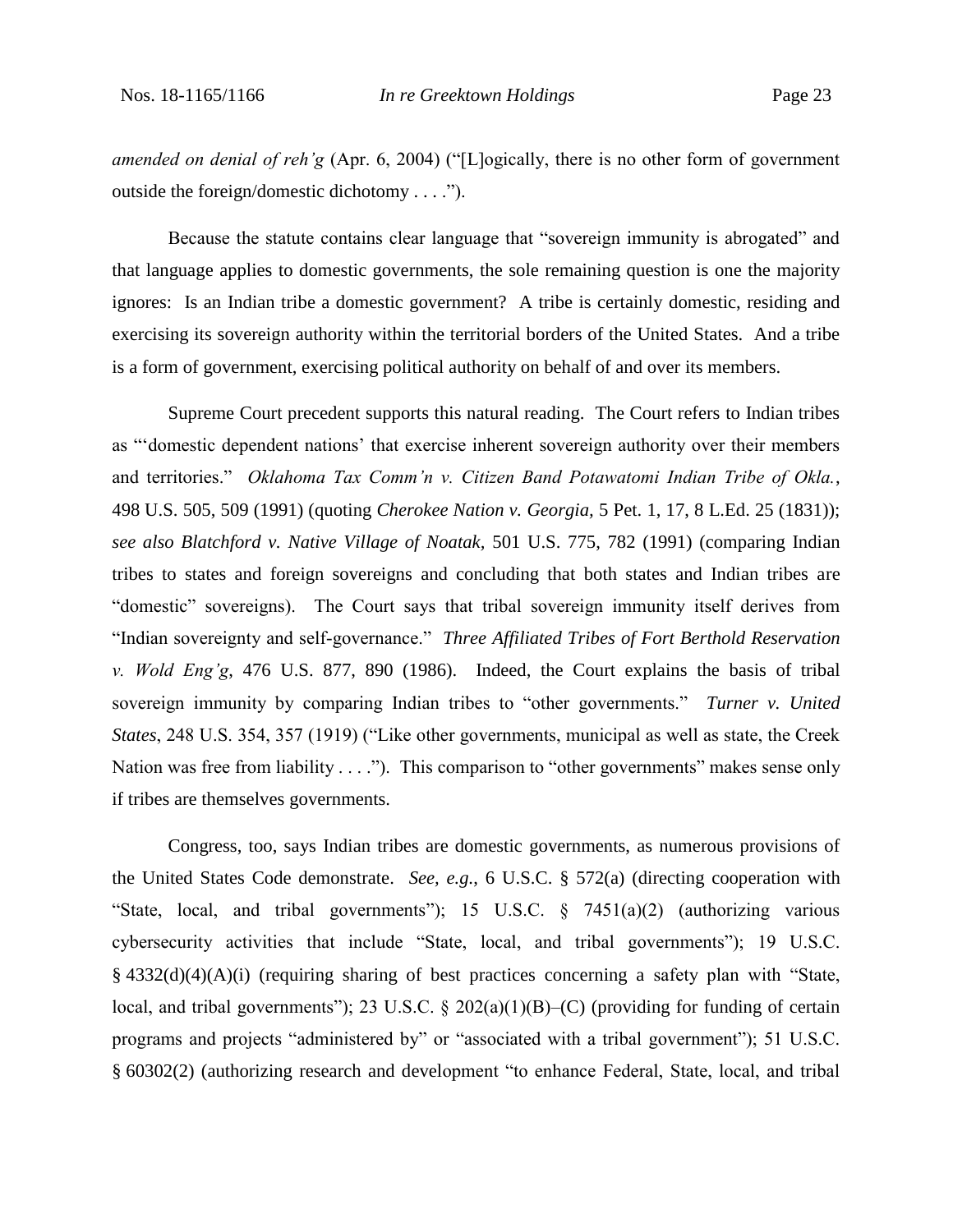governments' use of" certain technologies); *see also* 25 U.S.C. § 4116(b)(2)(B)(ii)(I) (referring to a "government-to-government relationship between the Indian tribes and the United States").

The clear textual evidence of congressional intent to abrogate tribal sovereign immunity in Sections  $106(a)$  and  $101(27)$  is stated as a simple syllogism: Sovereign immunity is abrogated as to all governments. Indian tribes are governments. Hence sovereign immunity is abrogated as to Indian tribes. *See In re Russell*, 293 B.R. 34, 40 (Bankr. D. Ariz. 2003) (explaining that logical deduction from express statutory language satisfies a standard of unequivocality). Taken together, the text of Sections 106(a) and 101(27) form a clear expression of legislative intent to abrogate the sovereign immunity of Indian tribes.

II

But if this expression is so clear, the majority asks, then how could two circuit courts come to seemingly opposite conclusions about it? *Compare Meyers v. Oneida Tribe of Indians of Wis.*, 836 F.3d 818, 826 (7th Cir. 2016), *with Krystal Energy*, 357 F.3d at 1061. This alleged circuit split is less of a conflict than the majority opinion suggests. The only appellate court to rule previously on this question—whether the Bankruptcy Code abrogates tribal sovereign immunity—is the Ninth Circuit in *Krystal Energy*. That court held the Code abrogates immunity. *Krystal Energy*, 357 F.3d at 1061.

The Seventh Circuit in *Meyers* was looking at different language in a different statute. In *Meyers*, the statute at issue was the Fair and Accurate Credit Transaction Act (FACTA). Meyers wanted to sue the Oneida Tribe because he made credit card purchases at tribe-run businesses, and those businesses produced receipts revealing his credit card number, in violation of FACTA. At issue was whether FACTA abrogated tribal sovereign immunity. The statute provides, "[N]o *person* that accepts credit cards or debit cards for the transaction of business shall print more than the last 5 digits of the card number or the expiration date upon any receipt provided to the cardholder at the point of the sale or transaction." 15 U.S.C. § 1681c(g)(1) (emphasis added). It states that any "person" who violates the statute shall be subject to civil liability. 15 U.S.C. §§ 1681n, 1681o. FACTA defines a "person" as "any individual, partnership, corporation, trust,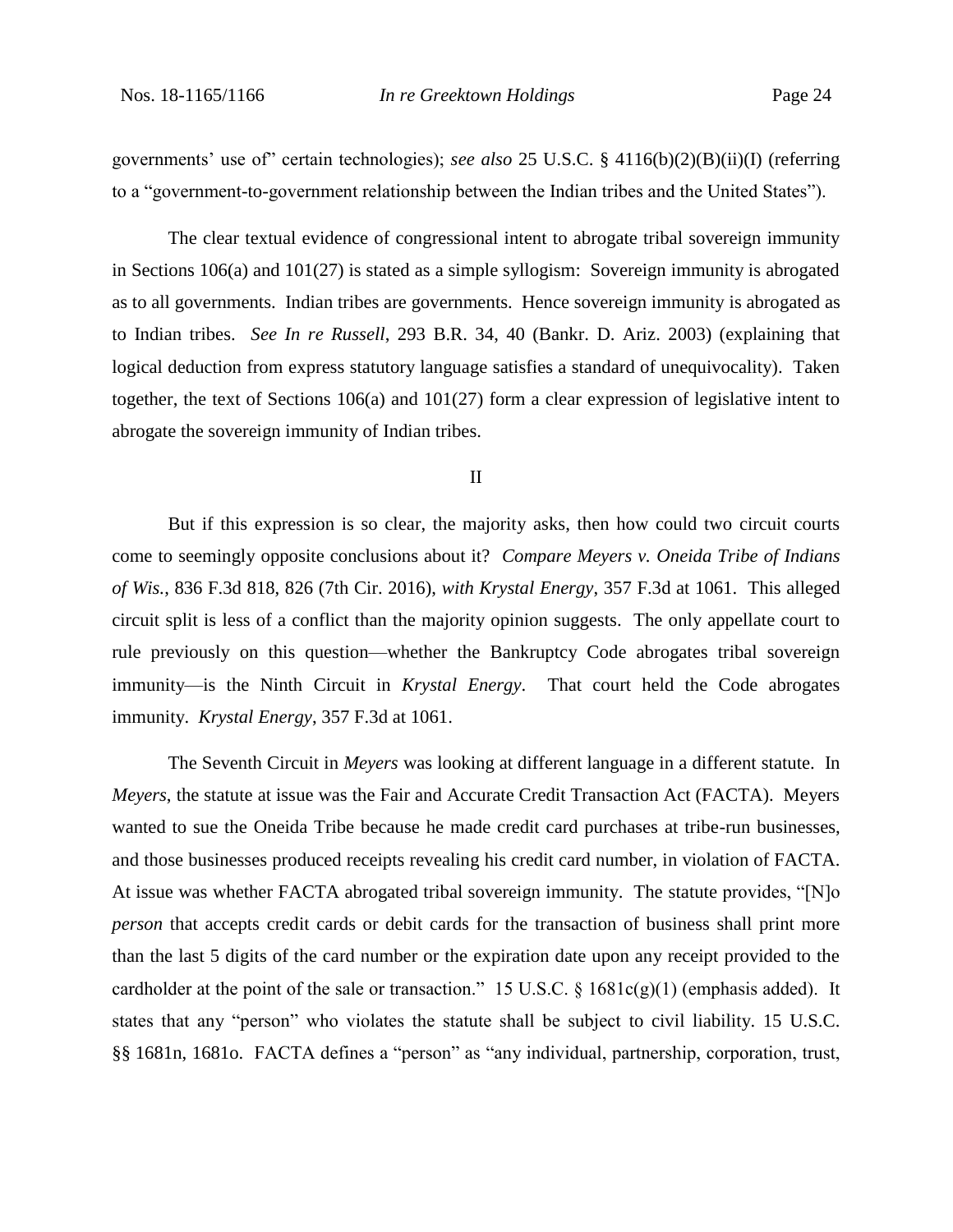estate, cooperative, association, *government* or governmental subdivision or agency, or other entity." 15 U.S.C. § 1681a(b) (emphasis added).

The Seventh Circuit held that this statutory language did not abrogate tribal sovereign immunity. It reasoned that the term "government," as it appears in FACTA, left ambiguity about whether that word alone was intended to abrogate tribal sovereign immunity. *Meyers*, 836 F.3d at 820. But nowhere in *Meyers* did the Seventh Circuit say that Indian tribes are not governments. Further, the Seventh Circuit explicitly steered clear of ruling on how the term "government," as it appears in the Bankruptcy Code, might apply to Indian tribes. *Id.* at 826 ("We need not weigh in on . . . how to interpret the breadth [of] the term 'other domestic governments' under the Bankruptcy Code . . . .").

The Seventh Circuit finding of ambiguity in FACTA does not affect our analysis of the Bankruptcy Code. Consider how different the FACTA text is from that of the Bankruptcy Code. The Bankruptcy Code states, in no mistakable terms, "sovereign immunity is abrogated as to a governmental unit." 11 U.S.C. § 106(a). FACTA, on the other hand, merely declares a rule that applies to "person[s]" and says that "person[s]" shall be liable for rule violations. *See* 15 U.S.C. §§ 1681c(g)(1), 1681n, 1681o. Where FACTA makes no mention of sovereign immunity, the Code targets it directly.

Next, consider the differences in the definition sections. The Bankruptcy Code defines "governmental units" using several specific terms and a broad, catch-all term at the end. 11 U.S.C. § 101(27). And all these terms have one common thread: they are entities that would otherwise be entitled to sovereign immunity. Contrast that with the FACTA definition of "person," which mostly lists entities that would not otherwise be entitled to sovereign immunity. *See* 15 U.S.C. § 1681a(b). These definitions are not "functionally equivalent." Majority Op. at 8–9. One gives far more evidence of intent to abrogate the sovereign immunity of any government of any type.

No wonder the Seventh Circuit could not say "with 'perfect confidence'" that Congress intended FACTA to abrogate tribal sovereign immunity. *Meyers*, 836 F.3d at 827 (quoting *Dellmuth*, 491 U.S. at 231). In contrast, the Bankruptcy Code has no such lack of textual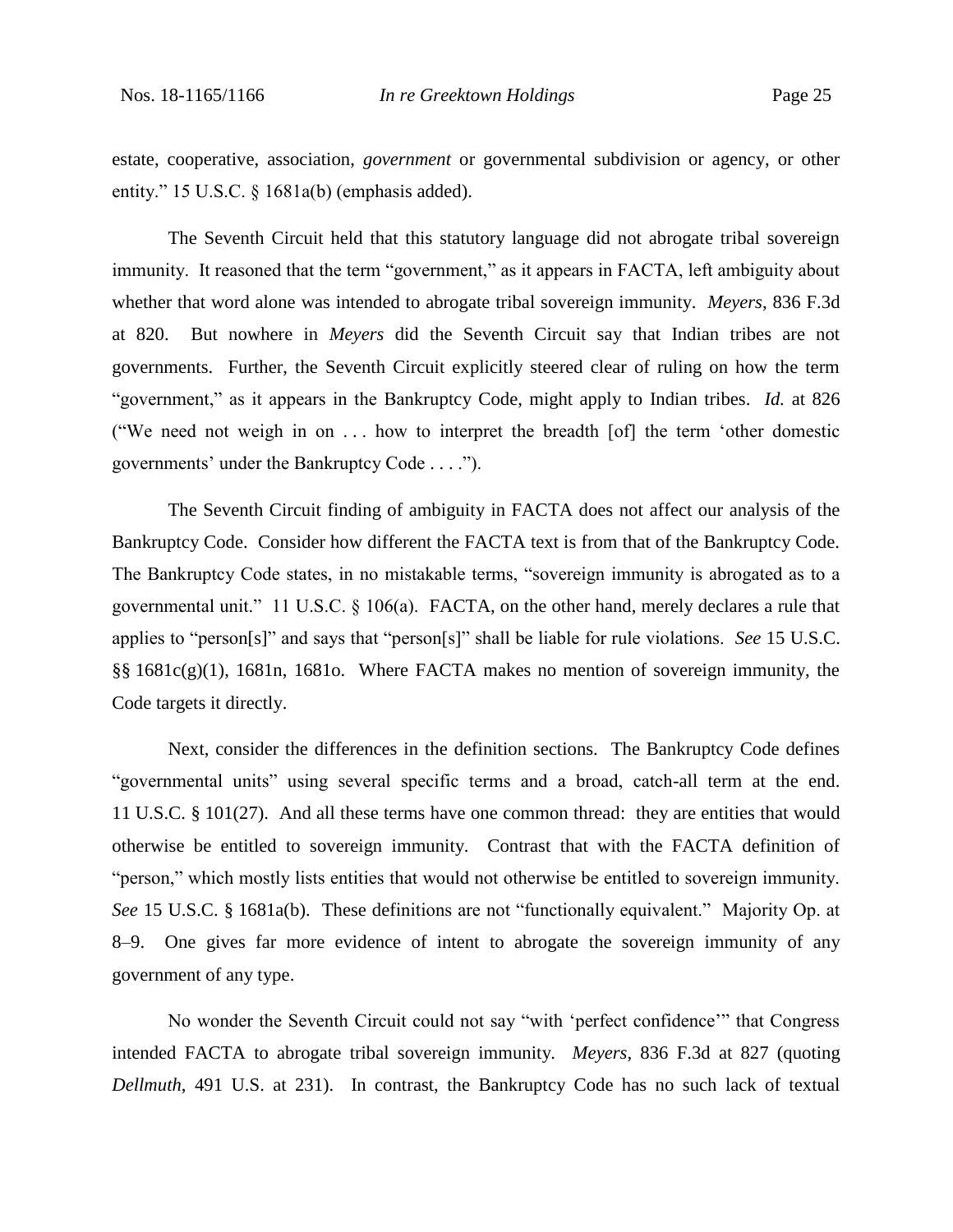evidence. This is why the only other circuit court to address this question concluded, "Because Indian tribes are domestic governments, Congress has abrogated their sovereign immunity." *Krystal Energy*, 357 F.3d at 1061.

Although *Meyers* and *Krystal Energy* can be reconciled based on these differences in statutory language, there is one point of reasoning upon which they—and I with the majority fundamentally disagree. *Meyers* and the majority seem to think it important that the Bankruptcy Code does not mention the words "Indian tribe" and that "there is not one example in all of history where the Supreme Court has found that Congress intended to abrogate tribal sovereign immunity *without* expressly mentioning Indian tribes somewhere in the statute." *Meyers*, 836 F.3d at 824 (quoting *In re Greektown Holdings*, *LLC*, 532 B.R. 680, 693 (E.D. Mich. 2015)); *see also* Majority Op. at 11. Such an observation highlights the lack of on-point precedent to guide our decision, but it is otherwise irrelevant to the task of statutory interpretation before us.

In the majority's focus on these "magic words," *Cooper*, 566 U.S. at 291, it ignores the differences in statutory language between the statutes analyzed in other cases and the one before us today. The Circuit and Supreme Court opinions referenced by the majority analyzed statutes that featured neither the Bankruptcy Code's clear language that "sovereign immunity is abrogated" nor its all-encompassing, sovereign-focused definition of "governmental unit." Our task is to determine whether "the language of the statute" contains an unequivocal expression of intent to abrogate sovereign immunity. *Atascadero State Hosp. v. Scanlon*, 473 U.S. 234, 242 (1985). Our task is not to hold Congress to a standard of speaking as precisely as it possibly can or to demand that it use the same words today as it has in the past.

Justice Scalia, providing the fifth vote in *Dellmuth*, emphasized this point, saying that "congressional elimination of sovereign immunity in statutory text" need not make "explicit reference" to any particular terms. *Dellmuth*, 491 U.S. at 233 (Scalia, J., concurring). So long as the language of the statute, in whatever form, clearly subjects the sovereign to suit, that will suffice to abrogate immunity. *Id.*; *see also United States v. Beasley*, 12 F.3d 280, 284 (1st Cir. 1993) (Breyer, C.J.) ("Congress can embody a similar . . . intent in different ways in different statutes.").